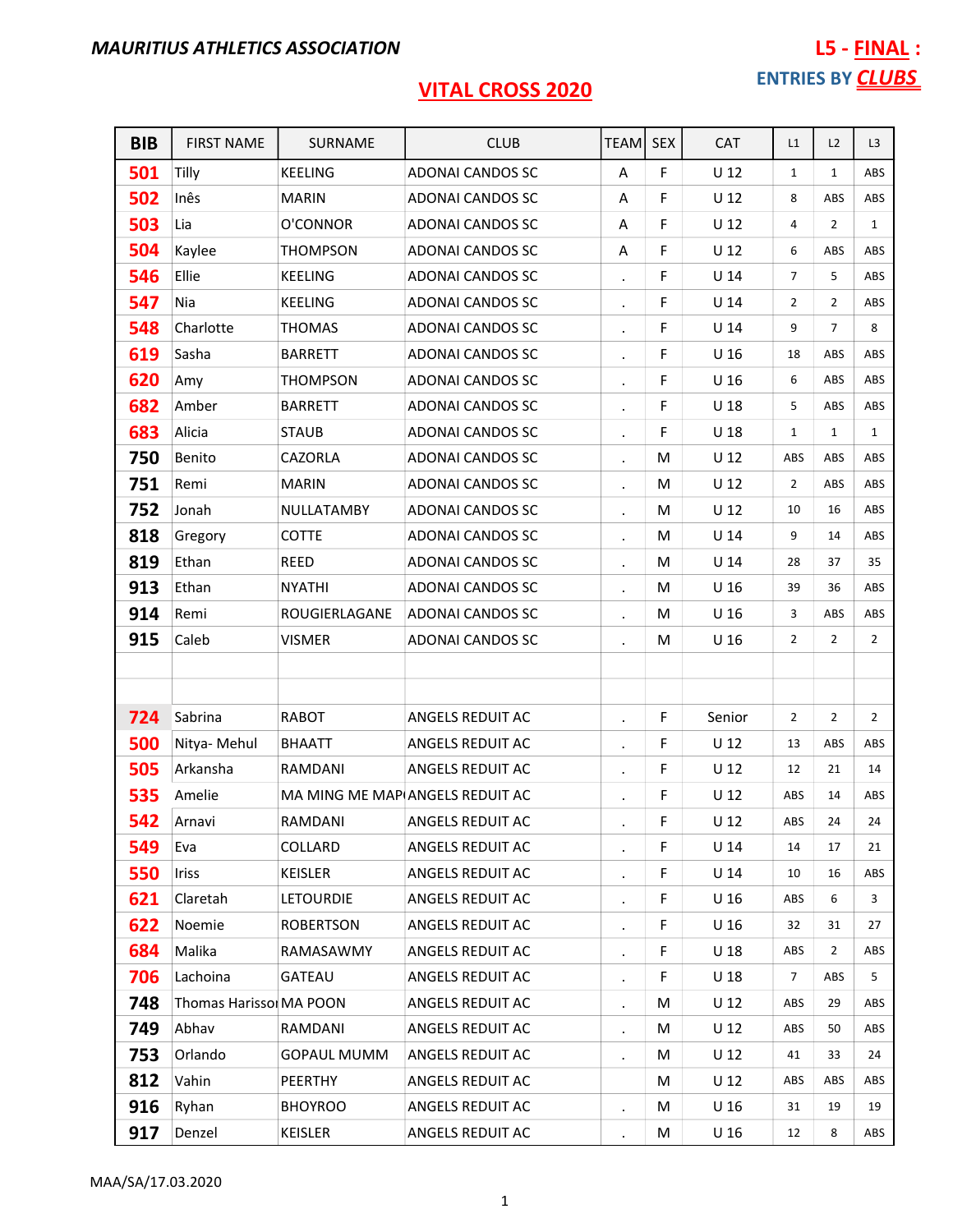| <b>BIB</b> | <b>FIRST NAME</b> | SURNAME             | <b>CLUB</b>                     | TEAM                 | <b>SEX</b> | CAT             | L1           | L2             | L3             |
|------------|-------------------|---------------------|---------------------------------|----------------------|------------|-----------------|--------------|----------------|----------------|
| 918        | Teeshan           |                     | SEEWOOCHURN SINANGELS REDUIT AC |                      | M          | U <sub>16</sub> | ABS          | ABS            | ABS            |
| 1000       | Aaditya           | PEERTHY             | ANGELS REDUIT AC                | $\bullet$            | M          | U <sub>16</sub> | ABS          | ABS            | ABS            |
| 274        | Christopher       |                     | CHONG-TOC CHEE ANGELS REDUIT AC | $\cdot$              | М          | U <sub>18</sub> | ABS          | ABS            | 22             |
| 1010       | Lonnie            | <b>MANINTE</b>      | ANGELS REDUIT AC                | $\cdot$              | M          | $U$ 18          | 13           | 10             | 10             |
|            |                   |                     |                                 |                      |            |                 |              |                |                |
|            |                   |                     |                                 |                      |            |                 |              |                |                |
| 506        | Mayom             | <b>DESIRE</b>       | <b>BEAU BASSIN AC</b>           | A                    | F          | $U$ 12          | ABS          | 18             | ABS            |
| 551        | <b>Tracy</b>      | CADOU               | <b>BEAU BASSIN AC</b>           | A                    | F          | U 14            | 4            | 3              | 6              |
| 552        | Eloise            | <b>COLLIN</b>       | <b>BEAU BASSIN AC</b>           | Α                    | F          | $U$ 14          | ABS          | 26             | ABS            |
| 553        | Alison            | <b>GANGHIA</b>      | <b>BEAU BASSIN AC</b>           |                      | F          | U <sub>14</sub> | ABS          | ABS            | ABS            |
| 554        | Maeva             | <b>GRENADE</b>      | <b>BEAU BASSIN AC</b>           | Α                    | F          | $U$ 14          | 25           | 32             | 19             |
| 555        | Loriana           | LEGALLANT           | <b>BEAU BASSIN AC</b>           | Α                    | F          | U <sub>14</sub> | 6            | 11             | 14             |
| 556        | Whitney           | MADELEINE           | <b>BEAU BASSIN AC</b>           | Α                    | F          | $U$ 14          | 26           | 15             | 18             |
| 557        | Maeva             | <b>VERLOPPE</b>     | <b>BEAU BASSIN AC</b>           | Α                    | F          | U <sub>14</sub> | ABS          | 20             | 13             |
| 623        | Hema              | <b>BALLOO</b>       | <b>BEAU BASSIN AC</b>           | $\bullet$            | F          | U <sub>16</sub> | $\mathbf{1}$ | $\overline{2}$ | $\overline{2}$ |
| 624        | Anne Gaelle       | <b>GRENADE</b>      | <b>BEAU BASSIN AC</b>           |                      | F          | U <sub>16</sub> | 24           | 17             | 19             |
| 625        | Celena            | <b>KONG KIT WAH</b> | <b>BEAU BASSIN AC</b>           | $\bullet$            | F          | U <sub>16</sub> | 16           | 13             | 16             |
| 626        | Celine            | <b>NANETTE</b>      | <b>BEAU BASSIN AC</b>           | $\blacksquare$       | F          | U <sub>16</sub> | 23           | 18             | ABS            |
| 709        | Shana             | MARIMOOTOO          | <b>BEAU BASSIN AC</b>           |                      | F          | U <sub>18</sub> | ABS          | 5              | $\overline{2}$ |
| 754        | Wayne             | <b>ETTIENETTE</b>   | <b>BEAU BASSIN AC</b>           | $\ddot{\phantom{0}}$ | M          | U <sub>12</sub> | ABS          | 36             | ABS            |
| 755        | Jordan            | <b>HUMBERT</b>      | <b>BEAU BASSIN AC</b>           | Α                    | M          | U <sub>12</sub> | 6            | 3              | 10             |
| 756        | Bentley           | <b>RAFFAUT</b>      | <b>BEAU BASSIN AC</b>           | Α                    | M          | $U$ 12          | 38           | 41             | 33             |
| 757        | Esiquel           | SYLVY               | <b>BEAU BASSIN AC</b>           | Α                    | M          | U <sub>12</sub> | ABS          | ABS            | ABS            |
| 758        | William           | SYLVY               | <b>BEAU BASSIN AC</b>           | Α                    | М          | U <sub>12</sub> | ABS          | ABS            | ABS            |
| 820        | Denzel            | <b>ARMOOGUM</b>     | <b>BEAU BASSIN AC</b>           |                      | M          | U <sub>14</sub> | 54           | 58             | ABS            |
| 821        | Robin             | <b>BHOWAN</b>       | <b>BEAU BASSIN AC</b>           | B                    | M          | $U$ 14          | ABS          | ABS            | ABS            |
| 822        | Yoan              | CALOU               | <b>BEAU BASSIN AC</b>           | A                    | M          | U <sub>14</sub> | 4            | 4              | 6              |
| 823        | Jean Yann         | <b>DESIRE</b>       | <b>BEAU BASSIN AC</b>           | A                    | M          | U <sub>14</sub> | ABS          | ABS            | ABS            |
| 824        | Jordan            | <b>FURCY</b>        | <b>BEAU BASSIN AC</b>           | B                    | М          | U <sub>14</sub> | ABS          | ABS            | ABS            |
| 825        | Luciano           | <b>GAIQUIS</b>      | <b>BEAU BASSIN AC</b>           | A                    | M          | U <sub>14</sub> | 10           | 12             | 9              |
| 826        | Loic              | LADOUCEUR           | <b>BEAU BASSIN AC</b>           | В                    | M          | U <sub>14</sub> | ABS          | 51             | 43             |
| 827        | Harlem            | LAMB                | <b>BEAU BASSIN AC</b>           | A                    | M          | U <sub>14</sub> | 5            | 6              | 7              |
| 828        | Iverson           | <b>LUCHMUN</b>      | <b>BEAU BASSIN AC</b>           | В                    | М          | U <sub>14</sub> | 22           | 46             | 31             |
| 829        | Jarrod            | <b>RABOT</b>        | BEAU BASSIN AC                  | Α                    | M          | U <sub>14</sub> | 13           | 16             | 38             |
| 919        | Axel              | AZA                 | <b>BEAU BASSIN AC</b>           | $\bullet$            | M          | U <sub>16</sub> | 53           | 38             | ABS            |
| 920        | Erwan             | <b>MAURICE</b>      | <b>BEAU BASSIN AC</b>           | $\blacksquare$       | M          | U <sub>16</sub> | 47           | 25             | ABS            |
| 921        | Larel             | RAVET               | BEAU BASSIN AC                  | A                    | M          | U <sub>16</sub> | 45           | 34             | 30             |
| 922        | Gael              | <b>RETOURNE</b>     | BEAU BASSIN AC                  | Α                    | M          | U <sub>16</sub> | ABS          | ABS            | ABS            |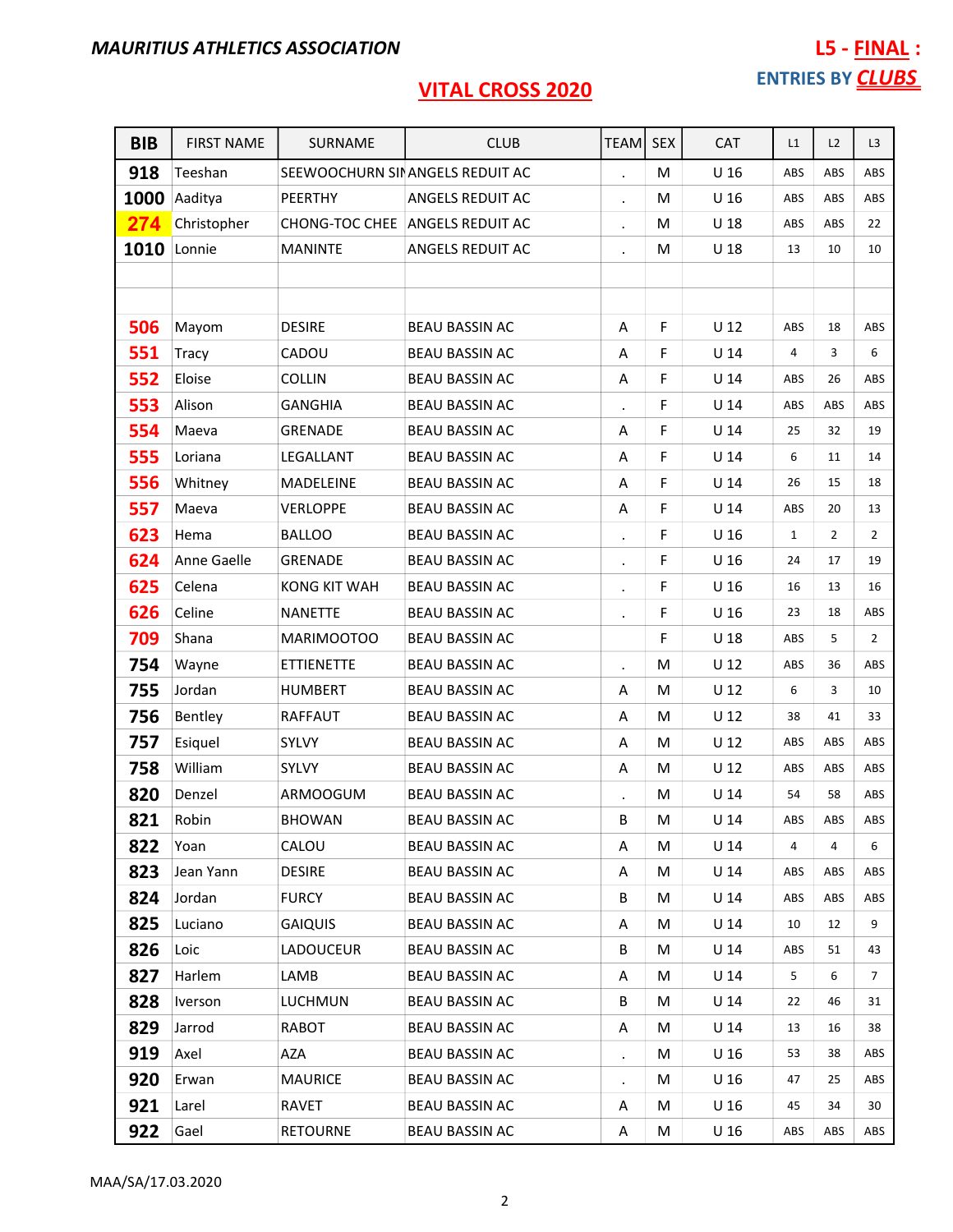| <b>BIB</b> | <b>FIRST NAME</b>      | <b>SURNAME</b>    | <b>CLUB</b>                | <b>TEAMI</b>         | <b>SEX</b> | <b>CAT</b>      | L1         | L2         | L <sub>3</sub> |
|------------|------------------------|-------------------|----------------------------|----------------------|------------|-----------------|------------|------------|----------------|
|            |                        |                   |                            |                      |            |                 |            |            |                |
|            |                        |                   |                            |                      |            |                 |            |            |                |
| 558        | Prishika               | <b>BOISRAM</b>    | <b>BLACK RIVER STAR AC</b> | $\blacksquare$       | F          | U <sub>14</sub> | 47         | ABS        | 44             |
| 559        | Prishnee               | <b>BOISRAM</b>    | <b>BLACK RIVER STAR AC</b> | $\bullet$            | F          | U <sub>14</sub> | 46         | ABS        | 43             |
| 560        | Sophia                 | LAMOUR            | <b>BLACK RIVER STAR AC</b> | $\cdot$              | F          | U <sub>14</sub> | 45         | ABS        | 42             |
| 627        | Yrena                  | LIMBIRAZA         | <b>BLACK RIVER STAR AC</b> | $\cdot$              | F          | U <sub>16</sub> | 13         | 16         | ABS            |
| 1140       | Salim                  | MOHAMODALLY       | <b>BLACK RIVER STAR AC</b> | $\cdot$              | M          | Senior          | 25         | ABS        | ABS            |
| 923        | Zacharie               | <b>HERVE</b>      | <b>BLACK RIVER STAR AC</b> | $\bullet$            | M          | U <sub>16</sub> | 16         | ABS        | ABS            |
| 1004       | Nelson                 | <b>PRUDENCE</b>   | <b>BLACK RIVER STAR AC</b> | $\cdot$              | M          | U <sub>16</sub> | 17         | ABS        | ABS            |
|            |                        |                   |                            |                      |            |                 |            |            |                |
|            |                        |                   |                            |                      |            |                 |            |            |                |
| 478        | Nandini                | SAHADEWO          | <b>BOULET ROUGE AC</b>     |                      | F          | $U$ 14          | ABS        | 43         | ABS            |
| 561        | Sephora Esther RESPOY  |                   | <b>BOULET ROUGE AC</b>     | $\bullet$            | F          | U 14            | 39         | ABS        | ABS            |
| 562        | Tavishee               | VEERASAMY         | <b>BOULET ROUGE AC</b>     |                      | F          | U <sub>14</sub> | 43         | 41         | ABS            |
| 677        | Emilie                 | <b>MARLAH</b>     | <b>BOULET ROUGE AC</b>     | Α                    | F          | U <sub>16</sub> | 12         | ABS        | ABS            |
| 911        | <b>Tiger</b>           | <b>VEEREN</b>     | <b>BOULET ROUGE AC</b>     | $\bullet$            | M          | U <sub>14</sub> | 41         | 41         | ABS            |
| 912        | Gregory                | <b>BIENVENUE</b>  | <b>BOULET ROUGE AC</b>     | $\bullet$            | M          | U <sub>14</sub> | 58         | ABS        | 12             |
| 1005       | Ashven Munilan MOONIEN |                   | <b>BOULET ROUGE AC</b>     | $\cdot$              | м          | U 16            | 46         | 42         | ABS            |
| 1006       | Lorino                 | L'AIGUILLE        | <b>BOULET ROUGE AC</b>     | $\bullet$            | м          | U <sub>16</sub> | 19         | 10         | ABS            |
| 1007       | Jeremie Adrian         | <b>RESPOY</b>     | <b>BOULET ROUGE AC</b>     | $\bullet$            | M          | U <sub>16</sub> | 36         | ABS        | ABS            |
| 1011       | Keshen                 | <b>APPAVOO</b>    | <b>BOULET ROUGE AC</b>     | $\bullet$            | M          | U <sub>18</sub> | 33         | ABS        | ABS            |
| 1012       | Jevin Kritish          | <b>RAM</b>        | <b>BOULET ROUGE AC</b>     | $\bullet$            | M          | U <sub>18</sub> | ABS        | ABS        | ABS            |
| 1013       | Samuel Christne RESPOY |                   | <b>BOULET ROUGE AC</b>     | $\bullet$            | M          | U <sub>18</sub> | ABS        | ABS        | ABS            |
| 1066       | Ryan                   | <b>CALICE</b>     | <b>BOULET ROUGE AC</b>     | $\bullet$            | м          | U <sub>18</sub> | 22         | ABS        | ABS            |
| 1068       | Benaja                 | <b>YVON</b>       | <b>BOULET ROUGE AC</b>     | $\bullet$            | M          | U <sub>20</sub> | 14         | ABS        | ABS            |
|            |                        |                   |                            |                      |            |                 |            |            |                |
|            |                        |                   |                            |                      |            |                 |            |            |                |
| 494        | Elkena                 | TEELUCK           | CHEMIN GRENIER AC          | $\blacksquare$       | F          | U <sub>12</sub> | ABS        | ABS        | ABS            |
| 496        | Elisa                  | <b>MOOROOGHEN</b> | <b>CHEMIN GRENIER AC</b>   | $\bullet$            | F          | $U$ 12          | ABS        | ABS        | ABS            |
| 498        | Karlna                 | <b>EUGENIE</b>    | <b>CHEMIN GRENIER AC</b>   | $\ddot{\phantom{0}}$ | F          | U <sub>12</sub> | ABS        | 22         | ABS            |
| 544        | Stenie                 | <b>LEON</b>       | <b>CHEMIN GRENIER AC</b>   |                      | F          | $U$ 14          | <b>ABS</b> | <b>ABS</b> | ABS            |
| 563        | Serenity               | <b>CHIFFONE</b>   | CHEMIN GRENIER AC          | Α                    | F          | U <sub>14</sub> | ABS        | <b>ABS</b> | ABS            |
| 629        | Noemie                 | <b>ETIENETTE</b>  | <b>CHEMIN GRENIER AC</b>   | Α                    | F          | U <sub>16</sub> | 28         | 25         | 28             |
| 630        | Adriana                | FRA.              | <b>CHEMIN GRENIER AC</b>   | Α                    | F          | U <sub>16</sub> | ABS        | 8          | ABS            |
| 631        | Anais                  | <b>JOSEPH</b>     | <b>CHEMIN GRENIER AC</b>   | Α                    | F          | U <sub>16</sub> | ABS        | ABS        | ABS            |
| 632        | Loana                  | <b>NEGATHE</b>    | CHEMIN GRENIER AC          | A                    | F          | U <sub>16</sub> | ABS        | ABS        | ABS            |
| 633        | Alicia                 | <b>TOUCHE</b>     | <b>CHEMIN GRENIER AC</b>   | A                    | F          | U <sub>16</sub> | 10         | ABS        | 6              |
| 634        | Lorena                 | VICTORINE         | CHEMIN GRENIER AC          | Α                    | F          | U <sub>16</sub> | 26         | ABS        | 23             |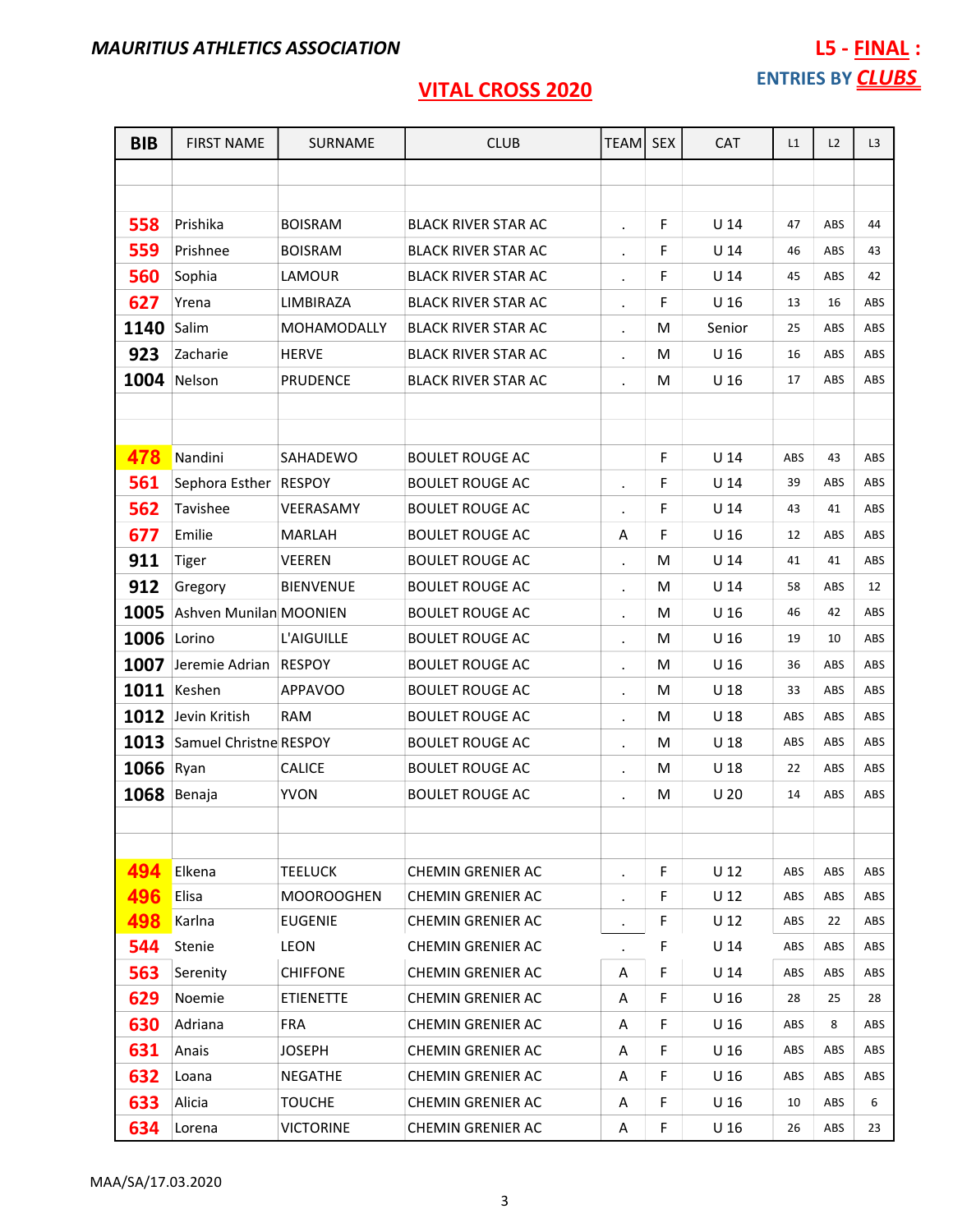| <b>BIB</b>        | <b>FIRST NAME</b>        | SURNAME           | <b>CLUB</b>              | <b>TEAM</b>          | <b>SEX</b> | CAT             | L1  | L2  | L3  |
|-------------------|--------------------------|-------------------|--------------------------|----------------------|------------|-----------------|-----|-----|-----|
| 635               | Melody                   | ZAMALA            | <b>CHEMIN GRENIER AC</b> | A                    | F          | U <sub>16</sub> | 17  | 14  | ABS |
| 738               | Anais                    | <b>BARASIA</b>    | CHEMIN GRENIER AC        | $\bullet$            | F          | U <sub>16</sub> | ABS | ABS | 17  |
| 739               | Ornella                  | <b>AURIANT</b>    | <b>CHEMIN GRENIER AC</b> |                      | F          | U <sub>16</sub> | ABS | ABS | ABS |
| 744               | Elodie                   | LOUIS             | <b>CHEMIN GRENIER AC</b> | $\cdot$              | F          | U <sub>16</sub> | ABS | ABS | ABS |
| 686               | Debora                   | ARLANDA           | <b>CHEMIN GRENIER AC</b> | Α                    | F          | U <sub>18</sub> | ABS | ABS | ABS |
| 687               | Megane                   | <b>DRACK</b>      | <b>CHEMIN GRENIER AC</b> | Α                    | F          | U <sub>18</sub> | ABS | ABS | ABS |
| 688               | Anestacia                | <b>DUVAL</b>      | <b>CHEMIN GRENIER AC</b> | Α                    | F          | U <sub>18</sub> | ABS | 13  | ABS |
| 689               | Maria Anastazia THOMASSO |                   | CHEMIN GRENIER AC        | Α                    | F          | U <sub>18</sub> | ABS | ABS | ABS |
| 707               | Oceanne                  | <b>MOOROOGHEN</b> | <b>CHEMIN GRENIER AC</b> | $\ddot{\phantom{0}}$ | F          | U <sub>18</sub> | ABS | ABS | ABS |
| 1177              | Rajesh                   | RAMA              | CHEMIN GRENIER AC        | $\blacksquare$       | M          | Masters         | ABS | ABS | ABS |
| 1192              | Cyril Dominique DELORD   |                   | <b>CHEMIN GRENIER AC</b> | $\bullet$            | M          | <b>Masters</b>  | ABS | ABS | ABS |
| 205               | Ainoah                   | CATHAN            | <b>CHEMIN GRENIER AC</b> |                      | M          | U <sub>12</sub> | ABS | ABS | ABS |
| 206               | Ashley                   | <b>CODOR</b>      | CHEMIN GRENIER AC        | $\ddot{\phantom{0}}$ | M          | U <sub>12</sub> | ABS | ABS | ABS |
| 208               | Christ                   | <b>CODOR</b>      | <b>CHEMIN GRENIER AC</b> | $\bullet$            | M          | U <sub>12</sub> | ABS | ABS | ABS |
| 209               | Ansh                     | <b>CODOR</b>      | <b>CHEMIN GRENIER AC</b> | $\bullet$            | M          | U <sub>12</sub> | ABS | ABS | ABS |
| 215               | Jonathan                 | <b>NEGATHE</b>    | <b>CHEMIN GRENIER AC</b> | $\ddot{\phantom{0}}$ | M          | U <sub>12</sub> | ABS | ABS | ABS |
| 216               | Isaiah                   | <b>BOUCCERIE</b>  | <b>CHEMIN GRENIER AC</b> | $\blacksquare$       | М          | U <sub>12</sub> | ABS | ABS | 39  |
| 760               | Romain                   | AYLOU             | <b>CHEMIN GRENIER AC</b> | Α                    | M          | U <sub>12</sub> | ABS | 17  | 14  |
| 761               | Kulvir                   | <b>KARIA</b>      | CHEMIN GRENIER AC        | A                    | M          | U <sub>12</sub> | ABS | ABS | ABS |
| 830               | Dylan                    | <b>DRACK</b>      | <b>CHEMIN GRENIER AC</b> | Α                    | M          | $U$ 14          | ABS | ABS | ABS |
| 831               | Mervin                   | <b>HENRI</b>      | <b>CHEMIN GRENIER AC</b> | Α                    | M          | U <sub>14</sub> | ABS | ABS | ABS |
| 832               | Oliver                   | ZAIRE             | <b>CHEMIN GRENIER AC</b> | Α                    | M          | $U$ 14          | ABS | ABS | ABS |
| 833               | Terry                    | ZAMALA            | <b>CHEMIN GRENIER AC</b> | Α                    | M          | U <sub>14</sub> | 27  | 28  | 39  |
| 240               | Gregory                  | CATUAN            | CHEMIN GRENIER AC        | $\ddot{\phantom{0}}$ | M          | U <sub>16</sub> | ABS | ABS | ABS |
| 243               | Sango                    | <b>FULOZEN</b>    | <b>CHEMIN GRENIER AC</b> | $\blacksquare$       | M          | U <sub>16</sub> | ABS | ABS | ABS |
| 245               | Adriano                  | <b>HOVAS</b>      | <b>CHEMIN GRENIER AC</b> |                      | M          | U <sub>16</sub> | ABS | 47  | ABS |
| 247               | Shanen Meyave RAMASAWMY  |                   | <b>CHEMIN GRENIER AC</b> |                      | М          | U <sub>16</sub> | ABS | ABS | 38  |
| 925               | <b>Nick</b>              | <b>AUGUSTE</b>    | <b>CHEMIN GRENIER AC</b> | Α                    | М          | U <sub>16</sub> | ABS | ABS | ABS |
| 926               | Alvinyo                  | <b>BEGUE</b>      | <b>CHEMIN GRENIER AC</b> | Α                    | М          | U <sub>16</sub> | ABS | 29? | ABS |
| 927               | Arnaud                   | <b>DUVAL</b>      | CHEMIN GRENIER AC        | Α                    | М          | U <sub>16</sub> | 43  | 46  | ABS |
| 928               | Axel                     | <b>FRA</b>        | CHEMIN GRENIER AC        | Α                    | M          | U <sub>16</sub> | ABS | ABS | ABS |
| 929               | Dovic                    | KOONJAL           | <b>CHEMIN GRENIER AC</b> | Α                    | M          | U <sub>16</sub> | ABS | ABS | ABS |
| 930               | <b>ND</b>                | <b>LABONTE</b>    | CHEMIN GRENIER AC        | Α                    | М          | U <sub>16</sub> | ABS | ABS | ABS |
| 931               | Yandy                    | <b>PROSPER</b>    | <b>CHEMIN GRENIER AC</b> | Α                    | М          | U <sub>16</sub> | ABS | ABS | 36  |
| 932               | Gregory                  | <b>THOMASOO</b>   | CHEMIN GRENIER AC        | Α                    | M          | U <sub>16</sub> | 35  | 33  | ABS |
| 265               | Sahil                    | <b>FOKEER</b>     | CHEMIN GRENIER AC        | $\ddot{\phantom{0}}$ | M          | U <sub>18</sub> | ABS | ABS | ABS |
| 267               | Berni                    | LAPEYRE           | CHEMIN GRENIER AC        | $\bullet$            | М          | U <sub>18</sub> | ABS | ABS | ABS |
| <b>1014</b> Brian |                          | RANGASSAMY        | CHEMIN GRENIER AC        | Α                    | M          | U 18            | ABS | 14  | ABS |
| $1015$ Ryan       |                          | <b>VENUS</b>      | CHEMIN GRENIER AC        | A                    | M          | U <sub>18</sub> | ABS | ABS | ABS |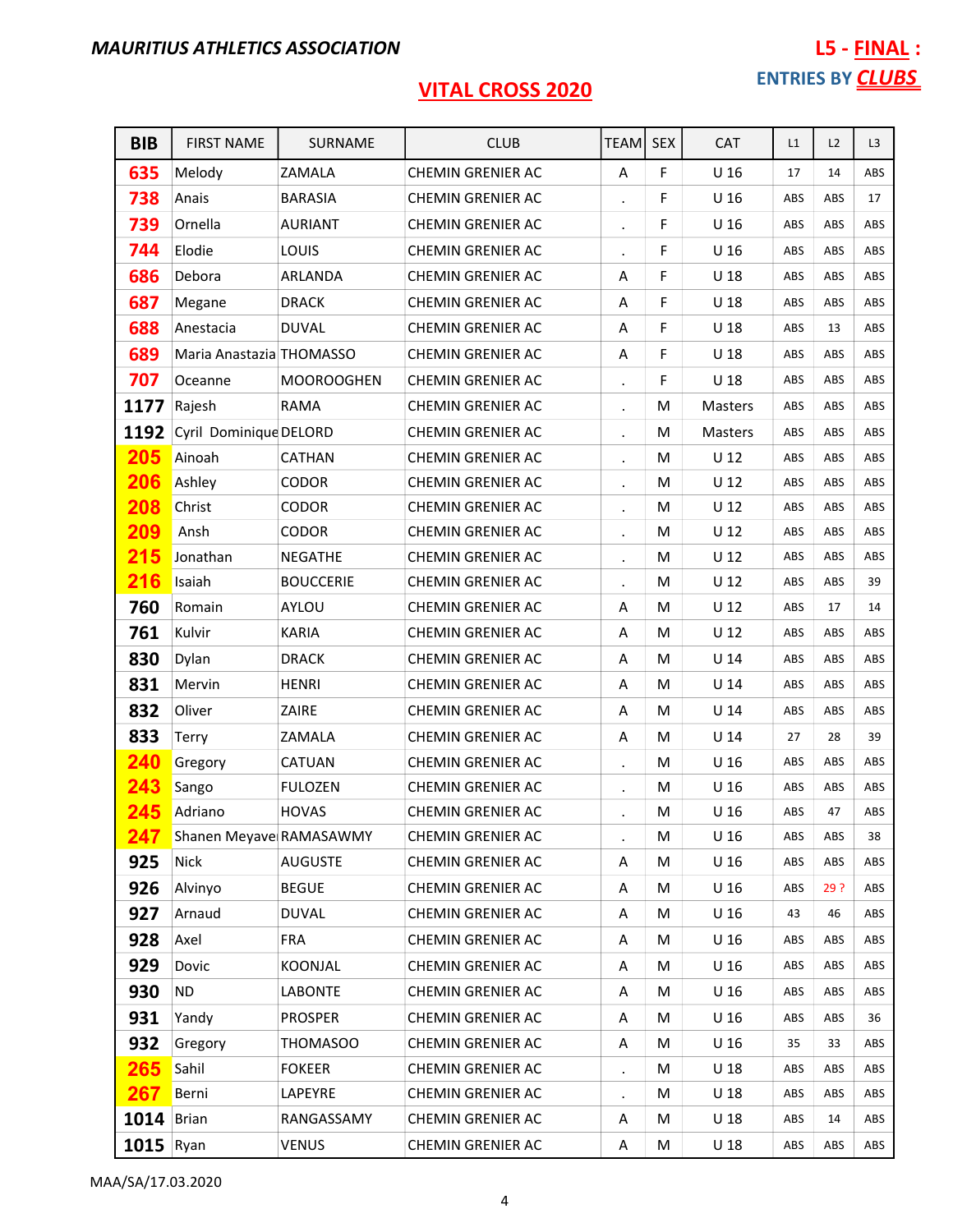| <b>BIB</b> | <b>FIRST NAME</b>        | SURNAME          | <b>CLUB</b>                | <b>TEAM</b> | <b>SEX</b> | <b>CAT</b>      | L1  | L2  | L <sub>3</sub> |
|------------|--------------------------|------------------|----------------------------|-------------|------------|-----------------|-----|-----|----------------|
| 1069       | Gregory                  | ARLANDA          | <b>CHEMIN GRENIER AC</b>   | A           | M          | U <sub>20</sub> | ABS | ABS | ABS            |
| 1070       | Rishi                    | <b>JOYPAUL</b>   | <b>CHEMIN GRENIER AC</b>   | Α           | M          | U <sub>20</sub> | ABS | ABS | ABS            |
|            |                          |                  |                            |             |            |                 |     |     |                |
|            |                          |                  |                            |             |            |                 |     |     |                |
| 834        | Zubeir                   | <b>AMIN</b>      | <b>CREVE COEUR AC</b>      | D           | M          | $U$ 14          | 66  | ABS | ABS            |
| 835        | J. E. Gabriel            | <b>AURELIE</b>   | CREVE COEUR AC             | $\mathsf C$ | М          | U <sub>14</sub> | ABS | ABS | ABS            |
| 836        | Emmanuel                 | <b>BEGUE</b>     | <b>CREVE COEUR AC</b>      | D           | M          | U <sub>14</sub> | ABS | 60  | ABS            |
| 837        | Yeshil                   | <b>BHURTUN</b>   | CREVE COEUR AC             | B           | M          | U <sub>14</sub> | 64  | ABS | 65             |
| 838        | Pawan                    | <b>BUNDHOO</b>   | CREVE COEUR AC             | D           | M          | $U$ 14          | ABS | ABS | 34             |
| 839        | Chandveer                | DHUNNOOCHAN      | <b>CREVE COEUR AC</b>      | С           | M          | U <sub>14</sub> | ABS | ABS | ABS            |
| 840        | Ayush                    | <b>DOOKARUTH</b> | CREVE COEUR AC             | В           | М          | U <sub>14</sub> | 63  | 59  | 51             |
| 841        | Imran                    | <b>ISMAEL</b>    | <b>CREVE COEUR AC</b>      | B           | М          | U <sub>14</sub> | 55  | 52  | 58             |
| 842        | Lowhitya                 | <b>JEETUN</b>    | <b>CREVE COEUR AC</b>      | A           | M          | U <sub>14</sub> | 65  | ABS | 54             |
| 843        | J.C Wayne                | <b>JOLICOEUR</b> | <b>CREVE COEUR AC</b>      | D           | M          | $U$ 14          | ABS | 56  | 48             |
| 844        | Laduveer Laksh KALIDIN   |                  | CREVE COEUR AC             | Α           | M          | U <sub>14</sub> | 38  | ABS | 17             |
| 845        | Nicholas                 | LACHE            | CREVE COEUR AC             | С           | M          | U <sub>14</sub> | 61  | 61  | 66             |
| 846        | Julien                   | MARGUERITE       | CREVE COEUR AC             | $\mathsf C$ | M          | U <sub>14</sub> | 67  | 24  | ABS            |
| 847        | Khevish                  | <b>MUNGROO</b>   | CREVE COEUR AC             | D           | M          | U <sub>14</sub> | 52  | 44  | 52             |
| 848        | Divesh                   | <b>NAUGON</b>    | CREVE COEUR AC             | Α           | M          | $U$ 14          | 39  | 45  | 32             |
| 849        | Vijayduth                | PEETUMBER        | <b>CREVE COEUR AC</b>      | Α           | М          | U <sub>14</sub> | 56  | ABS | 53             |
| 850        | Djamel                   | <b>PERRINE</b>   | CREVE COEUR AC             | B           | M          | $U$ 14          | 40  | 42  | 41             |
| 851        | Nirvansingh              | RAMJEET          | CREVE COEUR AC             | A           | M          | U <sub>14</sub> | 36  | 43  | 40             |
| 852        | Navin                    | RYE BASGEET      | <b>CREVE COEUR AC</b>      | Α           | M          | U <sub>14</sub> | 40  | 64  | ABS            |
| 853        | Ritvee                   | <b>SEEBORUTH</b> | CREVE COEUR AC             | В           | M          | U <sub>14</sub> | ABS | ABS | ABS            |
| 854        | Gawrav                   | SEEWOO           | CREVE COEUR AC             | B           | M          | $U$ 14          | ABS | ABS | ABS            |
| 855        | Muzzafeer                | SOOKUN           | CREVE COEUR AC             | $\mathsf C$ | M          | $U$ 14          | 44  | 50  | 47             |
| 910        | Ishaak                   | <b>OOZEER</b>    | <b>CREVE COEUR AC</b>      | $\cdot$     | м          | U <sub>14</sub> | 57  | ABS | 21             |
| 933        | Divesh Rye               | <b>BASGEET</b>   | <b>CREVE COEUR AC</b>      | Α           | M          | U <sub>16</sub> | ABS | 55  | ABS            |
| 934        | Nakul                    | <b>CHAKOWRY</b>  | <b>CREVE COEUR AC</b>      | Α           | М          | U <sub>16</sub> | 20  | 35  | 39             |
| 935        | Shasheel                 | <b>CHOKOWRY</b>  | CREVE COEUR AC             | Α           | М          | U <sub>16</sub> | 52  | ABS | 17             |
| 936        | Jean Luc                 | <b>JOLICOEUR</b> | CREVE COEUR AC             | Α           | M          | U <sub>16</sub> | ABS | ABS | ABS            |
| 937        | Anish                    | <b>KALLOO</b>    | <b>CREVE COEUR AC</b>      | Α           | М          | U <sub>16</sub> | 38  | 53  | ABS            |
| 938        | Wensley                  | LAULLOOA         | CREVE COEUR AC             | Α           | М          | U <sub>16</sub> | 49  | 37  | 34             |
| 939        | M.Sheik Rayhaa NASURALLY |                  | CREVE COEUR AC             | Α           | M          | U <sub>16</sub> | 44  | 32  | 21             |
| 1003       | <b>Ezechiel Keith</b>    | <b>FRA</b>       | <b>CREVE COEUR AC</b>      | $\bullet$   | M          | U <sub>16</sub> | 50  | ABS | 31             |
|            |                          |                  |                            |             |            |                 |     |     |                |
|            |                          |                  |                            |             |            |                 |     |     |                |
| 507        | Gaelle                   | <b>JOLICOEUR</b> | <b>CUREPIPE HARLEMS AC</b> |             | F          | $U$ 12          | ABS | 27  | ABS            |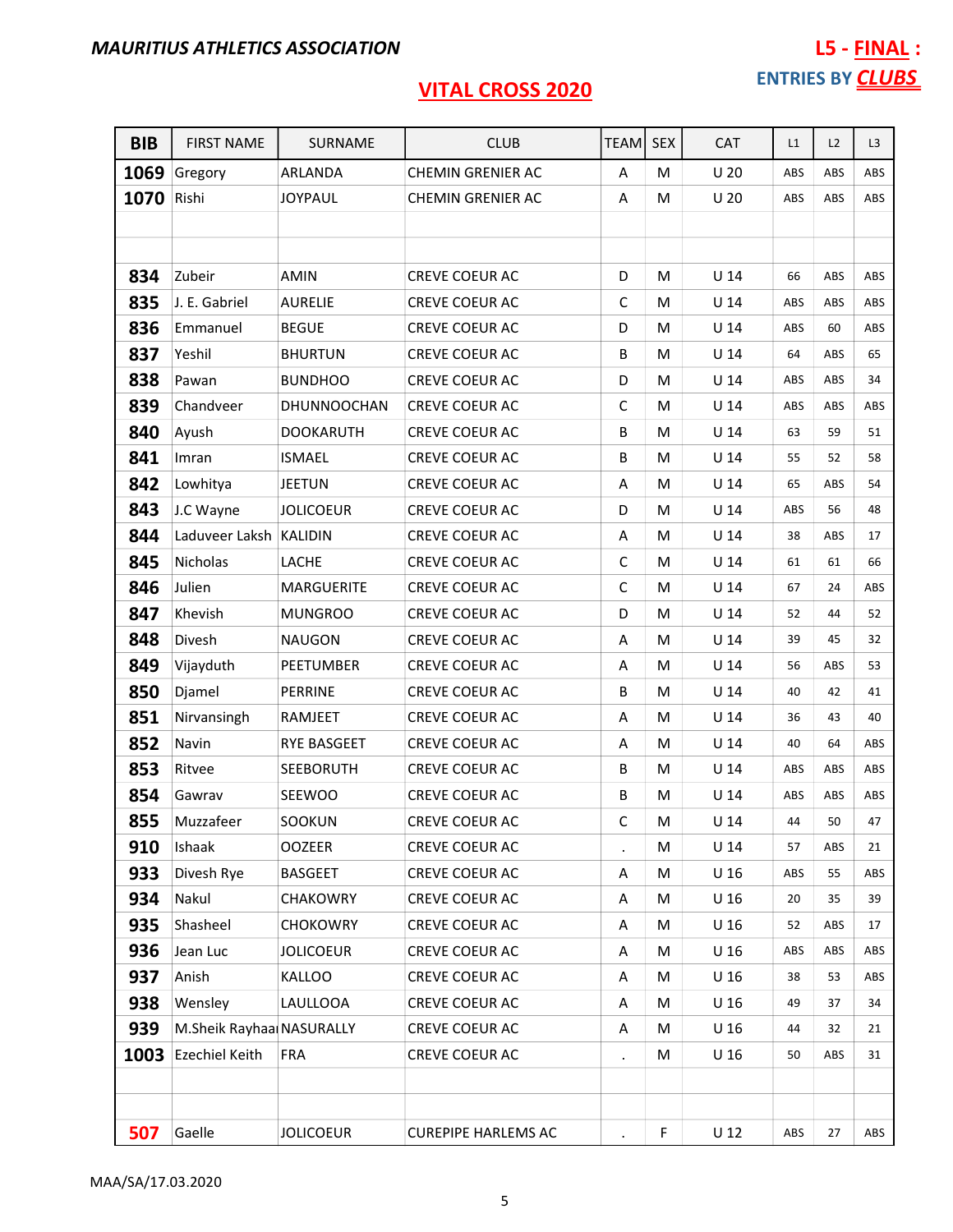| <b>BIB</b>        | <b>FIRST NAME</b>  | SURNAME           | <b>CLUB</b>                 | <b>TEAM</b> | <b>SEX</b> | <b>CAT</b>      | L1  | L2  | L <sub>3</sub> |
|-------------------|--------------------|-------------------|-----------------------------|-------------|------------|-----------------|-----|-----|----------------|
| 468               | Leticia            | <b>HOVAS</b>      | <b>CUREPIPE HARLEMS AC</b>  |             | F          | U <sub>16</sub> | ABS | ABS | 21             |
| 469               | Laurie             | ANDRE             | <b>CUREPIPE HARLEMS AC</b>  | Α           | F          | U <sub>16</sub> | ABS | ABS | 24             |
| 636               | Emanuelle          | <b>BERGUE</b>     | <b>CUREPIPE HARLEMS AC</b>  | A           | F          | U <sub>16</sub> | 27  | 30  | 32             |
| 740               | Katriana           | AH LAM HI         | <b>CUREPIPE HARLEMS AC</b>  | Α           | F          | U <sub>16</sub> | ABS | 27  | 39             |
| 741               | Queency            | <b>JOSEPH</b>     | <b>CUREPIPE HARLEMS AC</b>  | Α           | F          | U <sub>16</sub> | ABS | 24  | 18             |
| 742               | Kimberley          | <b>DARIO</b>      | <b>CUREPIPE HARLEMS AC</b>  | Α           | F          | U <sub>16</sub> | ABS | 34  | 34             |
| 743               | Camille            | <b>GRENADE</b>    | <b>CUREPIPE HARLEMS AC</b>  | A           | F          | U <sub>16</sub> | ABS | 37  | 38             |
| 382               | Laetitia           | LEBLANC           | <b>CUREPIPE HARLEMS AC</b>  |             | F          | U <sub>18</sub> | ABS | ABS | 9              |
| 387               | Lovena             | <b>RAWOO</b>      | <b>CUREPIPE HARLEMS AC</b>  |             | F          | U <sub>18</sub> | ABS | ABS | 11             |
| 1103              | Jean David         | <b>PROSPER</b>    | <b>CUREPIPE HARLEMS AC</b>  |             | м          | Senior          | 24  | ABS | ABS            |
| 762               | Tyron              | <b>ACHILLE</b>    | <b>CUREPIPE HARLEMS AC</b>  |             | M          | U <sub>12</sub> | 8   | 13  | ABS            |
| 763               | Deon               | <b>GOOLAMALEE</b> | <b>CUREPIPE HARLEMS AC</b>  | $\bullet$   | M          | $U$ 12          | 16  | 38  | 37             |
| 764               | Noah               | <b>MANIKON</b>    | <b>CUREPIPE HARLEMS AC</b>  |             | M          | U <sub>12</sub> | 43  | 49  | ABS            |
| <b>122</b>        | Ezekiel            | <b>BERGICOURT</b> | <b>CUREPIPE HARLEMS AC</b>  | Α           | M          | U <sub>14</sub> | ABS | ABS | ABS            |
| 856               | Jeff               | <b>BHUGELOO</b>   | <b>CUREPIPE HARLEMS AC</b>  | $\bullet$   | м          | U <sub>14</sub> | 30  | 26  | ABS            |
| 857               | Kyel               | <b>CHINIAH</b>    | <b>CUREPIPE HARLEMS AC</b>  | $\bullet$   | M          | U <sub>14</sub> | 42  | 49  | 63             |
| 858               | Jean Jacques       | LAFRANCE          | <b>CUREPIPE HARLEMS AC</b>  |             | M          | U <sub>14</sub> | 31  | 47  | 62             |
| 940               | John Owen          | APPASAMY          | <b>CUREPIPE HARLEMS AC</b>  | Α           | M          | U <sub>16</sub> | 11  | ABS | 24             |
| 941               | Sebastien          | <b>BELLAH</b>     | <b>CUREPIPE HARLEMS AC</b>  | Α           | M          | U <sub>16</sub> | ABS | ABS | 20             |
| 942               | Brandon            | <b>DULJEET</b>    | <b>CUREPIPE HARLEMS AC</b>  | Α           | M          | U <sub>16</sub> | 56  | 51  | ABS            |
| 943               | Emilien            | <b>GOORNADEN</b>  | <b>CUREPIPE HARLEMS AC</b>  | Α           | M          | U <sub>16</sub> | 25  | 21  | 27             |
| 944               | Roulian            | LAJEUNESSE        | <b>CUREPIPE HARLEMS AC</b>  | Α           | M          | U <sub>16</sub> | 6   | 3   | 5              |
| 945               | Gregory            | NARRAINEN         | <b>CUREPIPE HARLEMS AC</b>  | Α           | M          | U <sub>16</sub> | 22  | ABS | 10             |
| 946               | William            | RANGASSAMY        | <b>CUREPIPE HARLEMS AC</b>  | A           | м          | U <sub>16</sub> | 23  | 20  | ABS            |
| 948               | Akilesh            | SOOBAH            | <b>CUREPIPE HARLEMS AC</b>  | A           | M          | U <sub>16</sub> | 13  | ABS | 32             |
| 949               | Miguel             | <b>TANGUY</b>     | <b>CUREPIPE HARLEMS AC</b>  | A           | M          | U <sub>16</sub> | 51  | 43  | 37             |
|                   | 1008 Dimitry       | <b>PLACATOUR</b>  | <b>CUREPIPE HARLEMS AC</b>  |             | M          | U <sub>16</sub> | ABS | ABS | $7^{\circ}$    |
|                   | 1016 Bradley       | <b>CHITE</b>      | <b>CUREPIPE HARLEMS AC</b>  | Α           | М          | U <sub>18</sub> | ABS | 19  | 21             |
|                   | 1017 Samuel        | D'EAU             | <b>CUREPIPE HARLEMS AC</b>  | Α           | M          | U <sub>18</sub> | 25  | 32  | 26             |
|                   | <b>1018</b> Wendel | <b>DORZA</b>      | <b>CUREPIPE HARLEMS AC</b>  | Α           | M          | U <sub>18</sub> | 31  | ABS | 27             |
| <b>1020 Ervin</b> |                    | <b>MOOROOGEN</b>  | <b>CUREPIPE HARLEMS AC</b>  | A           | М          | U <sub>18</sub> | 28  | 28  | 25             |
|                   | 1021 Geraldo       | <b>PERRINE</b>    | <b>CUREPIPE HARLEMS AC</b>  | Α           | М          | U <sub>18</sub> | 11  | 9   | 17             |
|                   | 1022 Damien        | <b>ROSETTE</b>    | <b>CUREPIPE HARLEMS AC</b>  | Α           | М          | U <sub>18</sub> | 12  | 8   | 9              |
|                   | 1071 Jean Michel   | <b>PROSPER</b>    | <b>CUREPIPE HARLEMS AC</b>  |             | М          | U <sub>20</sub> | 17  | ABS | 15             |
|                   |                    |                   |                             |             |            |                 |     |     |                |
|                   |                    |                   |                             |             |            |                 |     |     |                |
| 725               | Rachel             | <b>MICHEL</b>     | <b>CUREPIPE WARRIORS AC</b> |             | F.         | Senior          | ABS | ABS | ABS            |
| 726               | Maeva              | SEESAFT           | <b>CUREPIPE WARRIORS AC</b> |             | F          | Senior          | ABS | ABS | ABS            |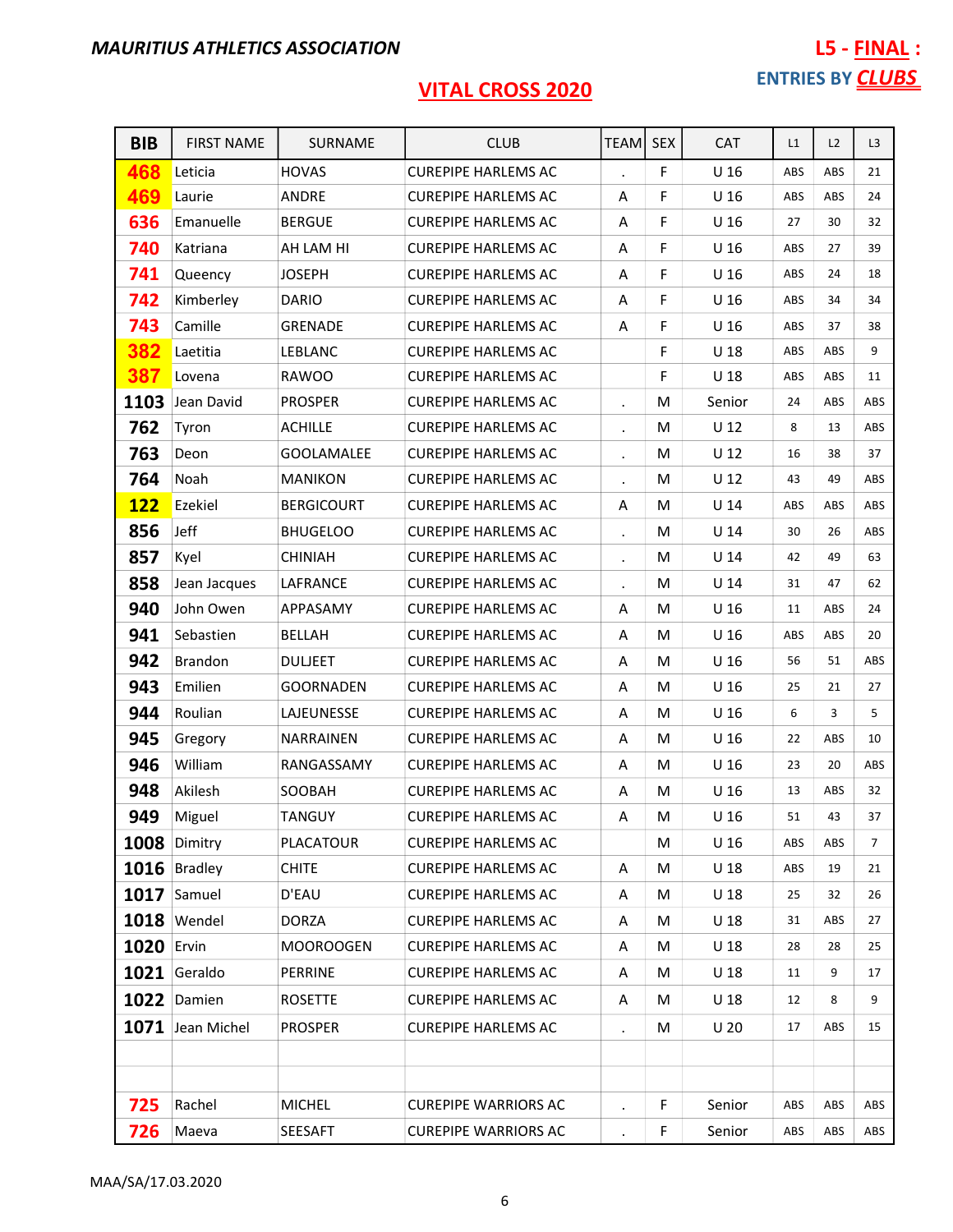| <b>BIB</b>         | <b>FIRST NAME</b>        | SURNAME             | <b>CLUB</b>                 | <b>TEAMI</b> | <b>SEX</b> | <b>CAT</b>      | L1             | L2             | L3             |
|--------------------|--------------------------|---------------------|-----------------------------|--------------|------------|-----------------|----------------|----------------|----------------|
| 508                | Amelie                   | <b>DUVAL</b>        | <b>CUREPIPE WARRIORS AC</b> |              | F          | $U$ 12          | 10             | 15             | 10             |
| 564                | Grace                    | <b>DUVAL</b>        | <b>CUREPIPE WARRIORS AC</b> |              | F          | $U$ 14          | 3              | ABS            | $\overline{2}$ |
| 565                | Emy                      | NARAINSAMY          | <b>CUREPIPE WARRIORS AC</b> |              | F          | U <sub>14</sub> | 22             | ABS            | 16             |
| 638                | Oriana                   | MASSE               | <b>CUREPIPE WARRIORS AC</b> |              | F          | U <sub>16</sub> | ABS            | 21             | ABS            |
| 690                | Rachel                   | <b>JEANNETON</b>    | <b>CUREPIPE WARRIORS AC</b> |              | F          | U <sub>18</sub> | $\overline{2}$ | $\overline{7}$ | ABS            |
| 711                | Anasthasia               | <b>MASSE</b>        | <b>CUREPIPE WARRIORS AC</b> |              | F          | U <sub>20</sub> | ABS            | 8              | ABS            |
| 1178               | Rishi                    | <b>CHAMPA</b>       | <b>CUREPIPE WARRIORS AC</b> | Α            | м          | <b>Masters</b>  | 3              | 4              | $\overline{4}$ |
| 1179               | Eric                     | <b>CICERON</b>      | <b>CUREPIPE WARRIORS AC</b> |              | М          | <b>Masters</b>  | ABS            | ABS            | ABS            |
| 1180               | Barnard                  | <b>DUVAL</b>        | <b>CUREPIPE WARRIORS AC</b> | Α            | M          | <b>Masters</b>  | $\overline{2}$ | $\mathbf{1}$   | $\overline{2}$ |
| 1181               | Khalid                   | <b>JEEANODY</b>     | <b>CUREPIPE WARRIORS AC</b> | Α            | M          | Masters         | 4              | $\overline{7}$ | 9              |
| 1182               | Laval                    | <b>MARJOLIN</b>     | <b>CUREPIPE WARRIORS AC</b> |              | M          | Masters         | ABS            | ABS            | $\mathbf{1}$   |
| 1183               | Bhaiyeswar               | RAMLOLL             | <b>CUREPIPE WARRIORS AC</b> | Α            | M          | <b>Masters</b>  | 11             | 15             | ABS            |
|                    | 1184 Sailesh             | RAMSAHA             | <b>CUREPIPE WARRIORS AC</b> | Α            | M          | <b>Masters</b>  | 6              | 9              | ABS            |
| 1185               | Jean Mario               | SPEVILLE            | <b>CUREPIPE WARRIORS AC</b> | Α            | M          | Masters         | 9              | 11             | ABS            |
| 1105               | Mohammad                 | <b>DOOKUN</b>       | <b>CUREPIPE WARRIORS AC</b> | $\cdot$      | M          | Senior          | ABS            | 1              | $\mathbf{1}$   |
|                    | 1106 Vikayshay           | <b>KANNAYA</b>      | <b>CUREPIPE WARRIORS AC</b> |              | М          | Senior          | 19             | 19             | 16             |
| 1107               | Nathan                   | LE BON              | <b>CUREPIPE WARRIORS AC</b> |              | М          | Senior          | 14             | 14             | 12             |
| 1108               | Miguel                   | <b>MARIE</b>        | <b>CUREPIPE WARRIORS AC</b> |              | M          | Senior          | $\mathbf{1}$   | 4              | $\overline{2}$ |
| 1109               | Julien                   | PIERRE              | <b>CUREPIPE WARRIORS AC</b> |              | M          | Senior          | 12             | 12             | 10             |
| 1110               | Ashley                   | <b>PITCHIA</b>      | <b>CUREPIPE WARRIORS AC</b> |              | M          | Senior          | ABS            | ABS            | ABS            |
| 1111               | Samuel                   | <b>VIELLEUSE</b>    | <b>CUREPIPE WARRIORS AC</b> |              | M          | Senior          | ABS            | ABS            | ABS            |
| 239                | Andy                     | PAUL                | <b>CUREPIPE WARRIORS AC</b> | $\cdot$      | M          | U <sub>16</sub> | ABS            | ABS            | 13             |
| 950                | Kilian                   | <b>BOUF</b>         | <b>CUREPIPE WARRIORS AC</b> |              | M          | U <sub>16</sub> | 28             | 31             | ABS            |
| 951                | <b>Brice</b>             | <b>VICTOIRE</b>     | <b>CUREPIPE WARRIORS AC</b> |              | M          | U <sub>16</sub> | 15             | 15             | 12             |
| 1073               | Veersing                 | <b>BASOODELSING</b> | <b>CUREPIPE WARRIORS AC</b> |              | M          | U <sub>20</sub> | $\overline{7}$ | $\overline{7}$ | 5              |
|                    | 1074 Adrien              | <b>CORET</b>        | <b>CUREPIPE WARRIORS AC</b> |              | M          | U <sub>20</sub> | ABS            | ABS            | ABS            |
|                    | 1075 Pierre Emmanue ROSE |                     | <b>CUREPIPE WARRIORS AC</b> |              | M          | U <sub>20</sub> | 12             | ABS            | 11             |
| <b>1076</b> Adrien |                          | <b>THISBE</b>       | <b>CUREPIPE WARRIORS AC</b> |              | М          | U <sub>20</sub> | ABS            | 10             | ABS            |
|                    |                          |                     |                             |              |            |                 |                |                |                |
|                    |                          |                     |                             |              |            |                 |                |                |                |
| 279                | Cedric                   | D'HAMOND            | <b>FAUCON FLACQ AC</b>      |              | M          | U <sub>18</sub> | 8              | ABS            | ABS            |
|                    |                          |                     |                             |              |            |                 |                |                |                |
|                    |                          |                     |                             |              |            |                 |                |                |                |
| 566                | Fiona                    | <b>BECHOO</b>       | <b>GUEPARD AC</b>           |              | F          | $U$ 14          | 41             | ABS            | ABS            |
| 567                | Sarafina                 | <b>BLANCHE</b>      | <b>GUEPARD AC</b>           | Α            | F          | U <sub>14</sub> | 19             | ABS            | ABS            |
| 569                | Valkerhia                | <b>EDOUARD</b>      | <b>GUEPARD AC</b>           |              | F          | U <sub>14</sub> | 37             | ABS            | 37             |
| 570                | Agnes                    | <b>ETIENNE</b>      | <b>GUEPARD AC</b>           | Α            | F          | $U$ 14          | 32             | 24             | 38             |
| 571                | Nelie                    | MARIMOOTOO          | <b>GUEPARD AC</b>           | Α            | F          | $U$ 14          | 30             | ABS            | ABS            |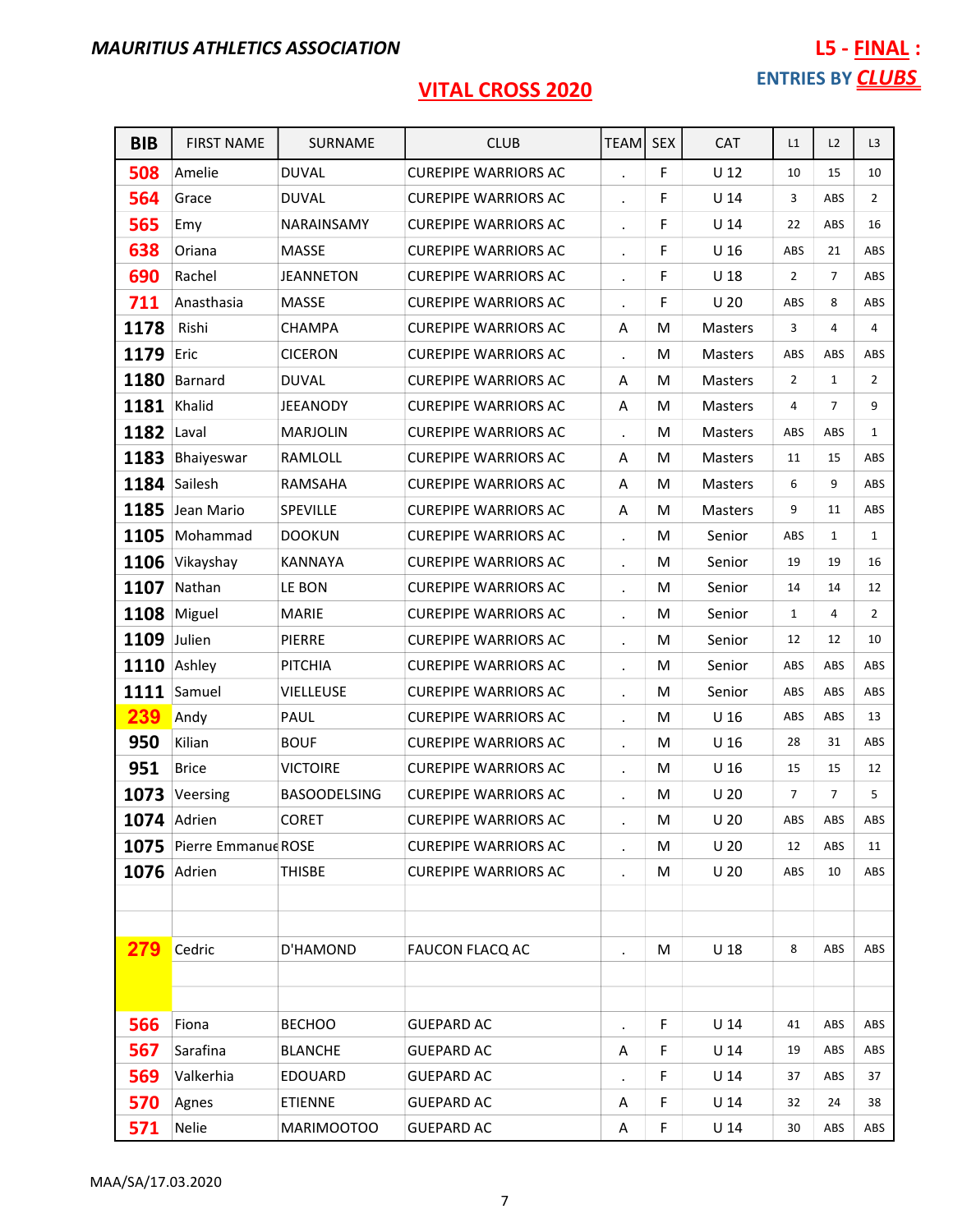| <b>BIB</b> | <b>FIRST NAME</b> | SURNAME                     | <b>CLUB</b>        | <b>TEAM</b>          | <b>SEX</b> | <b>CAT</b>      | L1             | L2             | L <sub>3</sub> |
|------------|-------------------|-----------------------------|--------------------|----------------------|------------|-----------------|----------------|----------------|----------------|
| 572        | Fani              | <b>MEUNIER</b>              | <b>GUEPARD AC</b>  | A                    | F          | $U$ 14          | 28             | 23             | 22             |
| 639        | Vicianne          | <b>JOSELITO</b>             | <b>GUEPARD AC</b>  |                      | F          | U <sub>16</sub> | 15             | ABS            | ABS            |
| 765        | Jordan            | <b>NARAINEN</b>             | <b>GUEPARD AC</b>  | $\bullet$            | м          | U <sub>12</sub> | ABS            | 40             | 32             |
| 817        | Jonas             | PIERRE LOUIS                | <b>GUEPARD AC</b>  | $\blacksquare$       | M          | U <sub>14</sub> | ABS            | 27             | 18             |
| 859        | Sandapa           | <b>ACHILLE</b>              | <b>GUEPARD AC</b>  | $\blacksquare$       | M          | U <sub>14</sub> | 15             | ABS            | ABS            |
| 860        | Daniel            | <b>BABYLONE</b>             | <b>GUEPARD AC</b>  | $\blacksquare$       | M          | U <sub>14</sub> | 18             | 20             | 25             |
| 861        | Ozias             | REINE DE CARTHAG GUEPARD AC |                    | $\cdot$              | M          | U <sub>14</sub> | 25             | ABS            | 15             |
| 248        | Jonathan          | LAMOUREUX                   | <b>GUEPARD AC</b>  | $\bullet$            | M          | U <sub>16</sub> | ABS            | 49             | ABS            |
|            |                   |                             |                    |                      |            |                 |                |                |                |
|            |                   |                             |                    |                      |            |                 |                |                |                |
| 733        | Shirley           | LAROSE                      | <b>GYMKHANA AC</b> | $\bullet$            | F          | Masters         | $\mathbf{1}$   | $\mathbf{1}$   | $\mathbf{1}$   |
| 737        | Claudine          | <b>BAPTISTE</b>             | <b>GYMKHANA AC</b> | $\ddot{\phantom{0}}$ | F          | <b>Masters</b>  | ABS            | 3              | 3              |
| 471        | Ketzia            | <b>LECLERC</b>              | <b>GYMKHANA AC</b> | $\blacksquare$       | F          | U <sub>12</sub> | ABS            | ABS            | 5              |
| 509        | Alyssa            | <b>BAPTISTE</b>             | <b>GYMKHANA AC</b> | Α                    | F          | U <sub>12</sub> | 18             | 19             | 15             |
| 510        | Gaelle            | <b>BEGUE</b>                | <b>GYMKHANA AC</b> | B                    | F          | U <sub>12</sub> | 17             | 12             | 13             |
| 511        | Pallsheena        | <b>BUNJOO</b>               | <b>GYMKHANA AC</b> | B                    | F          | U <sub>12</sub> | ABS            | 28             | 21             |
| 512        | Amy               | CATHERINE                   | <b>GYMKHANA AC</b> | B                    | F          | $U$ 12          | 16             | 17             | 16             |
| 513        | Louise            | DALAIS                      | GYMKHANA AC        | $\bullet$            | F          | U <sub>12</sub> | ABS            | 4              | 3              |
| 514        | Carole            | <b>ESPLACATHOSE</b>         | <b>GYMKHANA AC</b> | B                    | F          | U <sub>12</sub> | 15             | $\overline{7}$ | 8              |
| 515        | Naomi             | <b>FANCHON</b>              | <b>GYMKHANA AC</b> | Α                    | F          | U <sub>12</sub> | 19             | 23             | 22             |
| 516        | Kelsy             | <b>LECLERC</b>              | <b>GYMKHANA AC</b> | B                    | F          | U <sub>12</sub> | $\overline{2}$ | ABS            | 4              |
| 517        | Vedisha           | <b>MOOCHOORAM</b>           | <b>GYMKHANA AC</b> | В                    | F          | U <sub>12</sub> | $\overline{7}$ | 9              | 6              |
| 518        | Anaelle           | <b>NAVET</b>                | <b>GYMKHANA AC</b> | $\bullet$            | F          | U <sub>12</sub> | 26             | 25             | 19             |
| 519        | Maeva             | <b>QUATRE BORNES</b>        | <b>GYMKHANA AC</b> | A                    | F          | U <sub>12</sub> | 27             | 29             | ABS            |
| 520        | Hanliah           | <b>RAWAT</b>                | <b>GYMKHANA AC</b> | Α                    | F          | U <sub>12</sub> | 9              | 8              | 9              |
| 521        | Kathaeya          | <b>SEVENE</b>               | <b>GYMKHANA AC</b> | Α                    | F          | $U$ 12          | 25             | 26             | 23             |
| 522        | Alia              | SOORIAH                     | <b>GYMKHANA AC</b> | A                    | F.         | U <sub>12</sub> | 14             | 16             | 11             |
| 543        | Alicia Rasmey     | <b>DUVAL</b>                | <b>GYMKHANA AC</b> | $\blacksquare$       | F          | $U$ 12          | ABS            | 13             | 18             |
| 573        | Kareena           | APPIAH                      | <b>GYMKHANA AC</b> | Α                    | F          | U <sub>14</sub> | 44             | 42             | ABS            |
| 574        | Prinncesska       | <b>CLOVIS</b>               | <b>GYMKHANA AC</b> | Α                    | F          | $U$ 14          | 12             | 22             | 23             |
| 575        | Elodie            | <b>ETIENNETTE</b>           | <b>GYMKHANA AC</b> | A                    | F          | U <sub>14</sub> | 27             | 25             | 20             |
| 576        | Megane            | LEGRIS                      | <b>GYMKHANA AC</b> | Α                    | F          | U <sub>14</sub> | 40             | ABS            | ABS            |
| 577        | Megane            | <b>MONVOISIN</b>            | <b>GYMKHANA AC</b> | Α                    | F          | U <sub>14</sub> | 35             | 34             | 25             |
| 578        | Manshinee         | NOKHEEAH                    | <b>GYMKHANA AC</b> | Α                    | F          | U <sub>14</sub> | 13             | 21             | 17             |
| 642        | Nestaelle         | <b>BEGUE</b>                | <b>GYMKHANA AC</b> | Α                    | F          | U <sub>16</sub> | 11             | 9              | 9              |
| 643        | Christelle        | <b>BOISSEQUE</b>            | <b>GYMKHANA AC</b> | Α                    | F          | U <sub>16</sub> | 39             | 39             | 41             |
| 644        | Rachel            | <b>CHIFFONNE</b>            | <b>GYMKHANA AC</b> | Α                    | F          | U <sub>16</sub> | 3              | 5              | 4              |
| 645        | Anielle           | PETIT                       | <b>GYMKHANA AC</b> | A                    | F          | U <sub>16</sub> | $\overline{2}$ | 3              | 5              |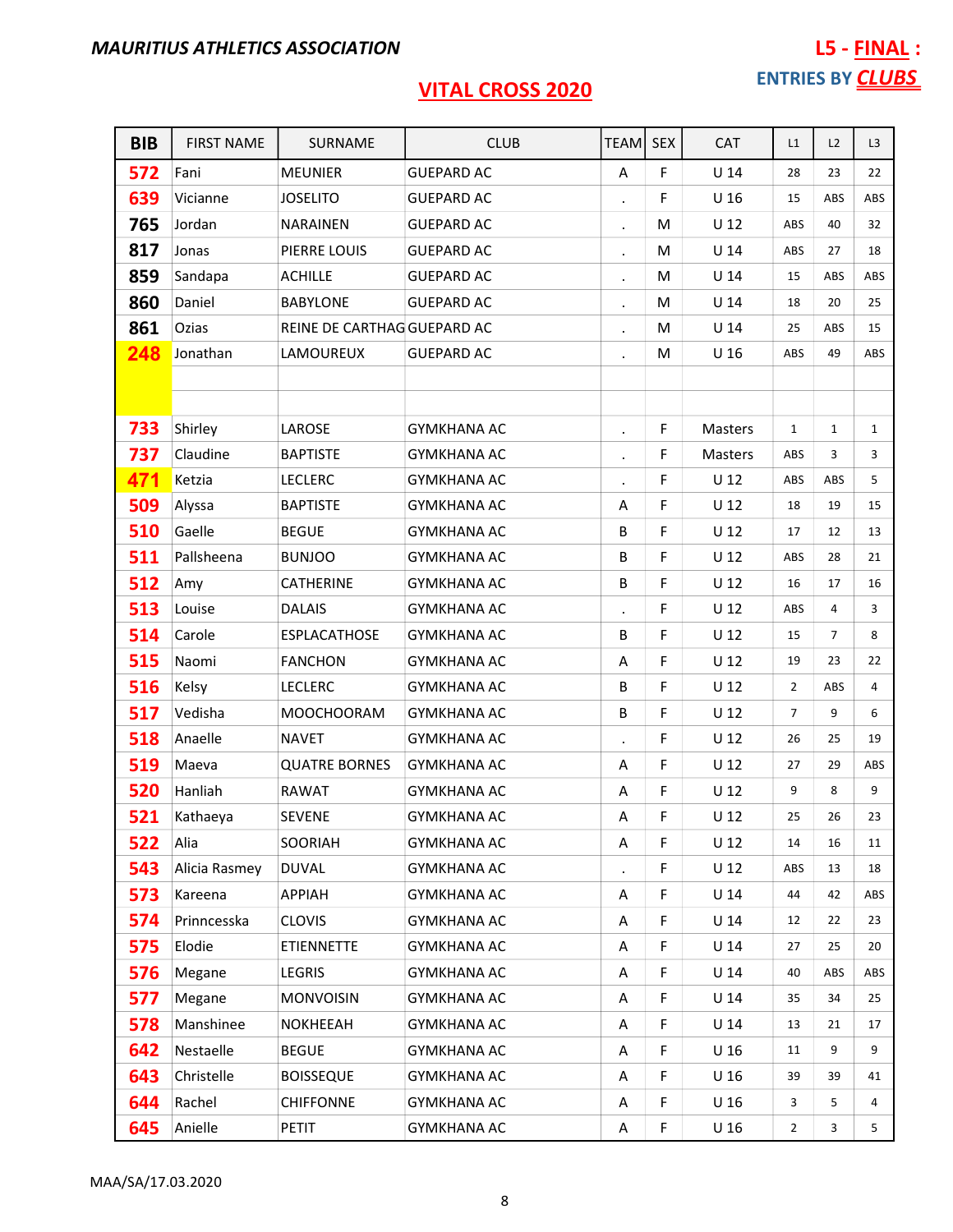# L5 - FINAL : ENTRIES BY **CLUBS**

| <b>BIB</b>  | <b>FIRST NAME</b>      | SURNAME           | <b>CLUB</b>        | TEAM SEX  |   | <b>CAT</b>      | L1             | L2             | L3             |
|-------------|------------------------|-------------------|--------------------|-----------|---|-----------------|----------------|----------------|----------------|
| 685         | Anne-Sophie            | <b>ROSICOURT</b>  | <b>GYMKHANA AC</b> |           | F | U <sub>18</sub> | ABS            | ABS            | 8              |
| 692         | Anais                  | <b>BOISSEQUE</b>  | <b>GYMKHANA AC</b> | Α         | F | U <sub>18</sub> | 15             | 12             | 13             |
| 693         | Jessie                 | <b>JOLICOEUR</b>  | <b>GYMKHANA AC</b> | Α         | F | U <sub>18</sub> | 9              | 8              | 6              |
| 694         | Marie Lauryn           | LAROSE            | <b>GYMKHANA AC</b> | Α         | F | $U$ 18          | ABS            | ABS            | ABS            |
| 695         | Shikka                 | <b>MANDARY</b>    | <b>GYMKHANA AC</b> | Α         | F | U <sub>18</sub> | 14             | ABS            | ABS            |
| 696         | Twisha Medini          | SEEPERSON         | <b>GYMKHANA AC</b> | Α         | F | U <sub>18</sub> | 13             | ABS            | 10             |
| 713         | Urvashi                | <b>MOOCHOORAM</b> | <b>GYMKHANA AC</b> |           | F | U <sub>20</sub> | $\overline{7}$ | ABS            | $\overline{7}$ |
| 714         | Flavia                 | <b>TRAPU</b>      | <b>GYMKHANA AC</b> | Α         | F | U <sub>20</sub> | ABS            | ABS            | 8              |
| 1152        | Neermal                | <b>AUMEER</b>     | <b>GYMKHANA AC</b> | B         | M | Masters         | ABS            | ABS            | ABS            |
| 1153        | Jerome                 | <b>AZA</b>        | <b>GYMKHANA AC</b> | B         | M | Masters         | 8              | 19             | 18             |
| 1154 Gino   |                        | <b>BERNARD</b>    | <b>GYMKHANA AC</b> | Α         | M | Masters         | $\overline{7}$ | 13             | 12             |
| 1155        | Christophe             | <b>MARENA</b>     | <b>GYMKHANA AC</b> | Α         | M | <b>Masters</b>  | ABS            | 5              | 5              |
| 1156        | Hemdutsingh            | <b>MUNHURUN</b>   | <b>GYMKHANA AC</b> | B         | M | <b>Masters</b>  | 14             | 20             | 20             |
| 1157        | David                  | PITHIA            | <b>GYMKHANA AC</b> | Α         | M | <b>Masters</b>  | $\mathbf{1}$   | $\overline{2}$ | 6              |
| 1158        | Goinsamy               | SANASSY           | <b>GYMKHANA AC</b> | B         | M | <b>Masters</b>  | 12             | ABS            | 8              |
|             | 1159 Raojee            | SONOO             | <b>GYMKHANA AC</b> | Α         | M | <b>Masters</b>  | 13             | 18             | 19             |
| 1160        | Clifford               | SOORIAH           | <b>GYMKHANA AC</b> | A         | M | <b>Masters</b>  | 5              | 14             | 15             |
| 1161        | Jean Francois          | <b>TURNER</b>     | <b>GYMKHANA AC</b> | B         | M | <b>Masters</b>  | ABS            | ABS            | ABS            |
| 1187        | Jerry                  | SOHUN             | <b>GYMKHANA AC</b> | $\bullet$ | M | Masters         | ABS            | 3              | 3              |
| 1188        | Abedeen                | HOSSENALLY        | <b>GYMKHANA AC</b> | $\bullet$ | M | <b>Masters</b>  | ABS            | 17             | 13             |
|             | 1189 Sameer            | <b>MOOS</b>       | <b>GYMKHANA AC</b> |           | M | Masters         | ABS            | 6              | ABS            |
| 1190        | Wesley Jean Ma GOURDIN |                   | <b>GYMKHANA AC</b> | $\bullet$ | M | <b>Masters</b>  | ABS            | 10             | ABS            |
| 1191        | Janot                  | <b>FRA</b>        | <b>GYMKHANA AC</b> | $\cdot$   | M | <b>Masters</b>  | ABS            | 8              | ABS            |
| 1142 Cilver |                        | <b>DURHONE</b>    | <b>GYMKHANA AC</b> |           | M | Senior          | ABS            | ABS            | ABS            |
| 221         | Steward                | LAROSE            | <b>GYMKHANA AC</b> | A         | M | $U$ 12          | 42             | 44             | 36             |
| 746         | Mathieu Kenny (ADELE   |                   | <b>GYMKHANA AC</b> |           | M | $U$ 12          | ${\sf ABS}$    | ABS            | ABS            |
| 747         | Ethan Rafael Go ADELE  |                   | <b>GYMKHANA AC</b> |           | M | U <sub>12</sub> | ABS            | ABS            | ABS            |
| 767         | Adrien                 | <b>BERTHLOT</b>   | <b>GYMKHANA AC</b> | Α         | М | $U$ 12          | 4              | 4              | 4              |
| 768         | Noah                   | CATEAU            | <b>GYMKHANA AC</b> | Α         | М | $U$ 12          | 46             | 52             | ABS            |
| 769         | Ezekiel                | <b>CHIFFONE</b>   | <b>GYMKHANA AC</b> | Α         | M | $U$ 12          | 19             | 26             | 23             |
| 770         | Samuel                 | <b>DALAIS</b>     | <b>GYMKHANA AC</b> |           | М | U <sub>12</sub> | ABS            | 43             | ABS            |
| 771         | Matheo                 | <b>FOUGEUSE</b>   | <b>GYMKHANA AC</b> | A         | М | U <sub>12</sub> | 37             | ABS            | ABS            |
| 772         | Sebasten               | JEANNETON         | <b>GYMKHANA AC</b> | Α         | M | $U$ 12          | ABS            | ABS            | ABS            |
| 862         | Darius                 | <b>FRA</b>        | <b>GYMKHANA AC</b> | Α         | M | $U$ 14          | 6              | 11             | 3              |
| 863         | Kenan                  | <b>LECLERC</b>    | <b>GYMKHANA AC</b> | Α         | M | $U$ 14          | $\mathbf{1}$   | $\mathbf{1}$   | $\mathbf{1}$   |
| 864         | Mohammad Ibra OREE     |                   | <b>GYMKHANA AC</b> |           | M | $U$ 14          | ABS            | ABS            | ABS            |
| 865         | Jefferson              | SARDINE           | <b>GYMKHANA AC</b> | Α         | М | $U$ 14          | 19             | 34             | 22             |
| 866         | Stephane J.Noel SEVENE |                   | <b>GYMKHANA AC</b> | Α         | M | $U$ 14          | 59             | ABS            | 20             |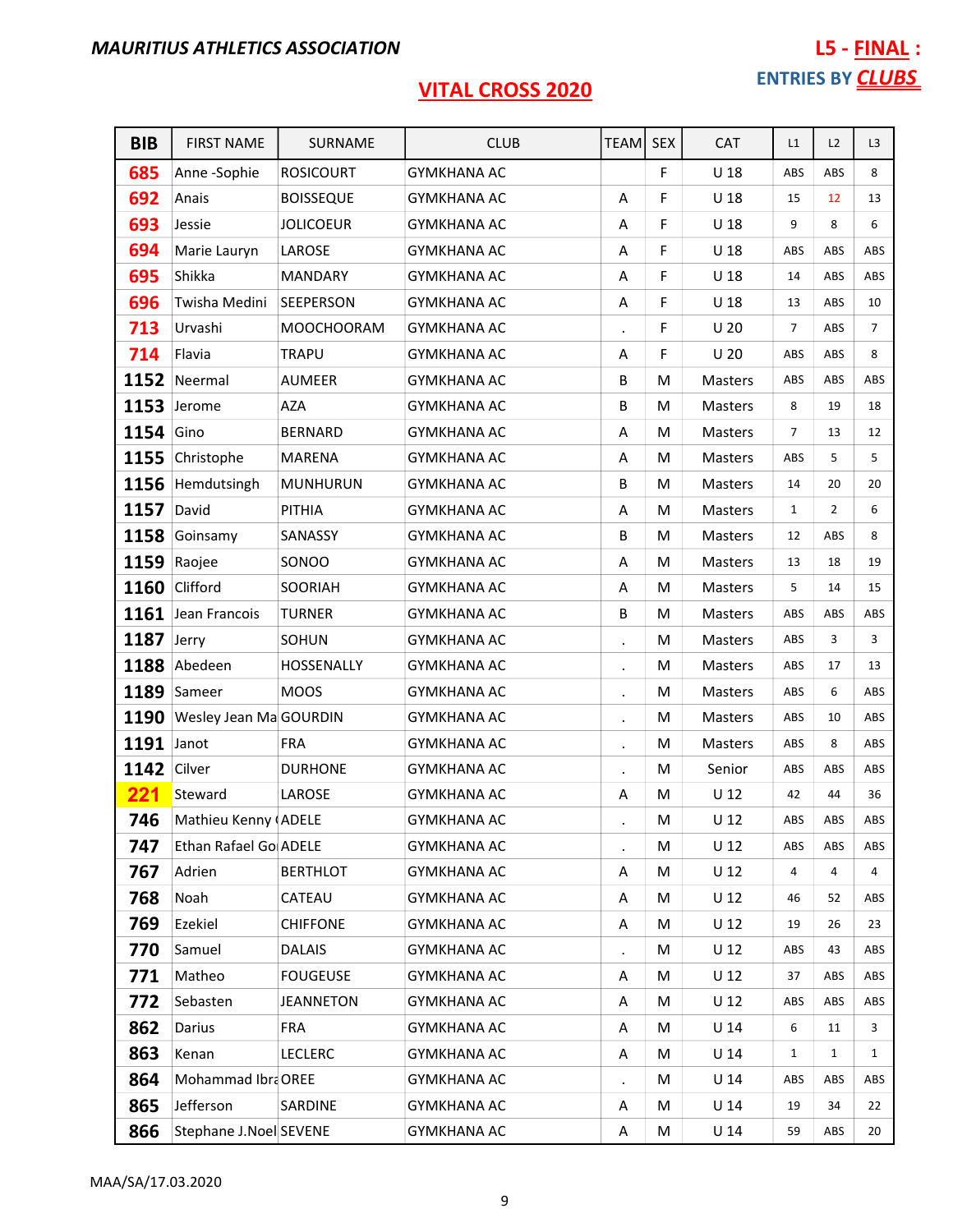| <b>BIB</b> | <b>FIRST NAME</b>       | SURNAME                                     | <b>CLUB</b>         | <b>TEAM</b>          | <b>SEX</b> | <b>CAT</b>      | L1             | L2             | L <sub>3</sub> |
|------------|-------------------------|---------------------------------------------|---------------------|----------------------|------------|-----------------|----------------|----------------|----------------|
| 867        | Muhammad Um SOMURROO    |                                             | <b>GYMKHANA AC</b>  | Α                    | M          | $U$ 14          | ABS            | ABS            | ABS            |
| 868        | Aaron                   | SOORIAH                                     | <b>GYMKHANA AC</b>  | Α                    | М          | U <sub>14</sub> | 46             | 54             | <b>DNF</b>     |
| 953        | Dwayne                  | <b>BALTHAZAR</b>                            | <b>GYMKHANA AC</b>  | $\blacksquare$       | м          | U <sub>16</sub> | ABS            | <b>ABS</b>     | ABS            |
| 954        | Emmanuel                | <b>DUVAL</b>                                | <b>GYMKHANA AC</b>  | A                    | M          | U <sub>16</sub> | ABS            | 27             | ABS            |
| 955        | Olivier                 | <b>FRA</b>                                  | <b>GYMKHANA AC</b>  | B                    | M          | U <sub>16</sub> | 9              | 12             | 11             |
| 956        | Raphael                 | GERARD                                      | <b>GYMKHANA AC</b>  | Α                    | M          | U <sub>16</sub> | 37             | ABS            | 35             |
| 957        | Burny                   | <b>HARMANCE</b>                             | <b>GYMKHANA AC</b>  | В                    | M          | U <sub>16</sub> | 57             | 41             | 42             |
| 958        | Noah                    | <b>MARCELIN</b>                             | GYMKHANA AC         | A                    | м          | U <sub>16</sub> | 24             | 23             | 22             |
| 959        | Nivesh                  | <b>MOOCHOORAM</b>                           | <b>GYMKHANA AC</b>  | B                    | M          | U <sub>16</sub> | 8              | 13             | 6              |
| 960        | Jude Aron Jahmi MYRTHIL |                                             | <b>GYMKHANA AC</b>  | B                    | M          | U 16            | 49             | 52             | 23             |
| 961        | Jeremy                  | PHILIO                                      | <b>GYMKHANA AC</b>  | Α                    | M          | U <sub>16</sub> | 29             | 28             | 26             |
| 962        | Ryan                    | <b>RAWAT</b>                                | <b>GYMKHANA AC</b>  | Α                    | M          | U <sub>16</sub> | ABS            | 5              | 3              |
| 963        | Warren                  | SAMIREDDI                                   | <b>GYMKHANA AC</b>  | B                    | M          | U <sub>16</sub> | $\overline{7}$ | $\overline{7}$ | 15             |
| 964        | <b>Brandon</b>          | SOORIAH                                     | <b>GYMKHANA AC</b>  | B                    | M          | U <sub>16</sub> | $\mathbf{1}$   | $\mathbf{1}$   | $\mathbf{1}$   |
| 965        | Alexandre               | <b>TRAPU</b>                                | <b>GYMKHANA AC</b>  | Α                    | M          | U <sub>16</sub> | 55             | 44             | ABS            |
| 989        | Denzel                  | <b>AUMAITRE</b>                             | <b>GYMKHANA AC</b>  | Α                    | M          | U <sub>16</sub> | ABS            | 50             | 40             |
| 273        |                         | Christley Gregor SEERUNGEN NOOR GYMKHANA AC |                     | $\ddot{\phantom{a}}$ | M          | U <sub>18</sub> | ABS            | ABS            | ABS            |
| 1024       | Alexandro               | <b>ROUSSETY</b>                             | <b>GYMKHANA AC</b>  | $\blacksquare$       | M          | U <sub>18</sub> | $\overline{7}$ | 5              | 6              |
| 1025       | Wellan                  | SAMIREDDI                                   | <b>GYMKHANA AC</b>  | Α                    | M          | U <sub>18</sub> | 29             | 33             | 28             |
| 1077       | Manoel                  | <b>CLAIR</b>                                | <b>GYMKHANA AC</b>  | Α                    | M          | U <sub>20</sub> | 8              | 8              | $\overline{7}$ |
|            |                         |                                             |                     |                      |            |                 |                |                |                |
|            |                         |                                             |                     |                      |            |                 |                |                |                |
| 391        | Emilia                  | <b>THOMAS</b>                               | <b>HIGHLANDS AC</b> |                      | F          | $U$ 14          | ABS            | ABS            | 31             |
| 774        | Jean Elanoo             | <b>CHITE</b>                                | <b>HIGHLANDS AC</b> | $\blacksquare$       | M          | U <sub>12</sub> | ABS            | ABS            | ABS            |
| 775        | Ranveer                 | HAUZAREE                                    | <b>HIGHLANDS AC</b> | $\blacksquare$       | M          | U <sub>12</sub> | 30             | 37             | 27             |
| 776        | Kesaven                 | PAIRYANEN                                   | <b>HIGHLANDS AC</b> |                      | M          | $U$ 12          | ABS            | 22             | ABS            |
| 869        | Bhavish                 | <b>APPADOO</b>                              | <b>HIGHLANDS AC</b> | $\bullet$            | M          | U <sub>14</sub> | 62             | 63             | 37             |
| 870        | Ved                     | HAUZAREE                                    | <b>HIGHLANDS AC</b> |                      | M          | $U$ 14          | 12             | 7              | 8              |
| 871        | Dayalan                 | MADURAY                                     | <b>HIGHLANDS AC</b> | $\bullet$            | М          | U <sub>14</sub> | 29             | 24             | 26             |
| 872        | Yashveer                | RAMLALL                                     | <b>HIGHLANDS AC</b> | $\blacksquare$       | M          | U <sub>14</sub> | ABS            | ABS            | ABS            |
| 966        | Ansyver                 | <b>CHITE</b>                                | <b>HIGHLANDS AC</b> | $\bullet$            | M          | U <sub>16</sub> | ABS            | ABS            | ABS            |
| 1078       | Divesh                  | <b>DYAL</b>                                 | <b>HIGHLANDS AC</b> | $\bullet$            | M          | U <sub>20</sub> | $\mathbf{1}$   | 1              | $\mathbf{1}$   |
| 1079       | Ryan                    | LAGAILLARDE                                 | <b>HIGHLANDS AC</b> | $\blacksquare$       | M          | U <sub>20</sub> | 11             | 11             | 8              |
|            | 1080 Khushaven          | <b>MADURAY</b>                              | <b>HIGHLANDS AC</b> | $\blacksquare$       | М          | U <sub>20</sub> | 15             | 15             | 13             |
| 1081       | Khushillen              | <b>MADURAY</b>                              | <b>HIGHLANDS AC</b> |                      | M          | U <sub>20</sub> | ABS            | ABS            | ABS            |
|            |                         |                                             |                     |                      |            |                 |                |                |                |
|            |                         |                                             |                     |                      |            |                 |                |                |                |
| 523        | Grace                   | <b>MANAN</b>                                | LA CAVERNE AC       | $\bullet$            | F          | $U$ 12          | ABS            | ABS            | ABS            |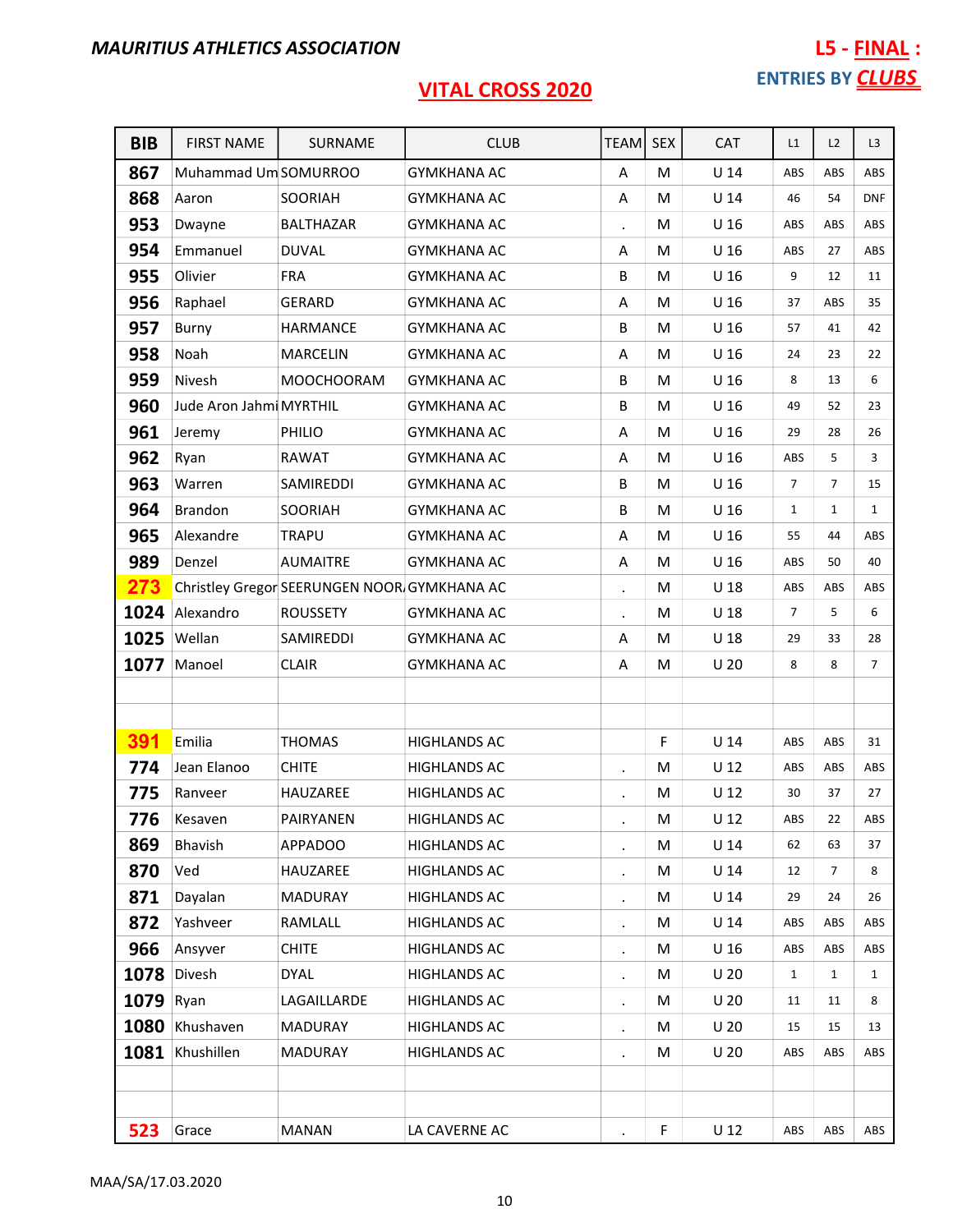| <b>BIB</b> | <b>FIRST NAME</b>           | SURNAME             | <b>CLUB</b>                   | TEAM           | <b>SEX</b> | <b>CAT</b>      | L1  | L2         | L3             |
|------------|-----------------------------|---------------------|-------------------------------|----------------|------------|-----------------|-----|------------|----------------|
| 646        | Fiona                       | <b>JOLICOEUR</b>    | LA CAVERNE AC                 | Α              | F          | U <sub>16</sub> | 36  | 36         | 37             |
| 647        | Jercia                      | <b>KISHFOU</b>      | LA CAVERNE AC                 | Α              | F          | U <sub>16</sub> | 37  | 23         | 20             |
| 649        | Trysha                      | <b>TOOLAH</b>       | LA CAVERNE AC                 | $\bullet$      | F          | U <sub>16</sub> | 35  | 22         | 26             |
| 697        | Megane                      | <b>GELLE</b>        | LA CAVERNE AC                 |                | F          | U <sub>18</sub> | 8   | 9          | $\overline{7}$ |
| 1196       | Denis                       | <b>RUJUB</b>        | LA CAVERNE AC                 |                | M          | Masters         | ABS | ABS        | ABS            |
| 777        | J.Florent                   | ARLANDA             | LA CAVERNE AC                 | Α              | M          | U <sub>12</sub> | 23  | ABS        | ABS            |
| 778        | Juan Jonah Etan CHEVERY     |                     | LA CAVERNE AC                 | Α              | M          | U <sub>12</sub> | 9   | 10         | $\overline{7}$ |
| 779        | Clyde Julien Pas OMAR       |                     | LA CAVERNE AC                 | Α              | M          | U <sub>12</sub> | 17  | 14         | 21             |
| 780        | Jean Curtis Shan OMAR       |                     | LA CAVERNE AC                 | A              | M          | $U$ 12          | 11  | 9          | ABS            |
| 781        | Viignesh                    | RAMANAH             | LA CAVERNE AC                 | Α              | M          | U <sub>12</sub> | 31  | ABS        | ABS            |
| 783        | Aaron                       | <b>THERESE</b>      | LA CAVERNE AC                 | Α              | M          | U <sub>12</sub> | 45  | ABS        | ABS            |
| <b>125</b> | Amanuel                     | <b>BRELU BRELU</b>  | LA CAVERNE AC                 |                | М          | U <sub>14</sub> | ABS | ABS        | ABS            |
| 782        | Jonas                       | <b>KANNOO</b>       | LA CAVERNE AC                 | $\cdot$        | M          | U <sub>14</sub> | ABS | ABS        | ABS            |
| 873        | Thomas                      | BANGARD             | LA CAVERNE AC                 | Α              | M          | $U$ 14          | 50  | 55         | <b>DNF</b>     |
| 874        | Kenny                       | <b>CURPANEN</b>     | LA CAVERNE AC                 | Α              | M          | $U$ 14          | ABS | ABS        | ABS            |
| 875        | Ashill                      | <b>DOWLOT</b>       | LA CAVERNE AC                 | Α              | M          | $U$ 14          | ABS | 36         | 49             |
| 876        | Kayne                       | <b>MANAN</b>        | LA CAVERNE AC                 | Α              | M          | U <sub>14</sub> | ABS | 29         | ABS            |
| 877        | Wayne Nygel                 | <b>MANAN</b>        | LA CAVERNE AC                 | A              | M          | U <sub>14</sub> | 20  | 33         | 13             |
| 909        | Damya                       | <b>TOURETTE</b>     | LA CAVERNE AC                 | Α              | M          | $U$ 14          | ABS | 40         | 59             |
| 967        | David Wesley                | ARMOOGUM            | LA CAVERNE AC                 | Α              | М          | U <sub>16</sub> | 48  | 39         | 33             |
| 968        | Evans Bradley               | <b>COLET</b>        | LA CAVERNE AC                 | Α              | M          | U <sub>16</sub> | 30  | 16         | 14             |
| 969        | Adrien                      | <b>DIONORY</b>      | LA CAVERNE AC                 | Α              | M          | U <sub>16</sub> | ABS | 9          | ABS            |
| 970        | Jerome Nolan SI PIERRE      |                     | LA CAVERNE AC                 | $\blacksquare$ | M          | U <sub>16</sub> | ABS | 48         | 41             |
| 971        | MuhammadAbu RINGTOOA        |                     | LA CAVERNE AC                 | Α              | M          | U <sub>16</sub> | ABS | ABS        | ABS            |
| 1026       | Sahil                       | <b>BAPPOO</b>       | LA CAVERNE AC                 | $\blacksquare$ | M          | $U$ 18          | ABS | 31         | ABS            |
| 1027 Lucio |                             | <b>MANETTE</b>      | LA CAVERNE AC                 | $\bullet$      | M          | $U$ 18          | ABS | ABS        | ABS            |
| 1028       | Adrien Jordan               | <b>MANON</b>        | LA CAVERNE AC                 | $\bullet$      | м          | U <sub>18</sub> | ABS | 27         | 24             |
|            |                             |                     |                               |                |            |                 |     |            |                |
|            |                             |                     |                               |                |            |                 |     |            |                |
| 472        | Vrimika Devi                | <b>KALLOOA</b>      | LONG MOUNTAIN WARRIORS        | A              | F          | U <sub>12</sub> | ABS | ABS        | 26             |
| 480        | Tejaswee                    | <b>RAMKARUN</b>     | LONG MOUNTAIN WARRIORS        | Α              | F          | U <sub>12</sub> | ABS | ABS        | 25             |
| 481        | Nathalia                    | CAETANE             | <b>LONG MOUNTAIN WARRIORS</b> | Α              | F          | U <sub>12</sub> | ABS | <b>ABS</b> | 20             |
| 482        | Marie Shannone ADELAIDE     |                     | LONG MOUNTAIN WARRIORS        | A              | F          | U <sub>12</sub> | ABS | ABS        | 28             |
| 484        | Norine Shane                | VALO                | LONG MOUNTAIN WARRIORS        | Α              | F          | U <sub>12</sub> | ABS | ABS        | 32             |
| 485        | Kiara Jade Seren JEAN MARIE |                     | LONG MOUNTAIN WARRIORS        | A              | F          | U <sub>12</sub> | ABS | <b>ABS</b> | 30             |
| 486        | nne Marie Betha SANSOUCI    |                     | LONG MOUNTAIN WARRIORS        | B              | F          | U <sub>12</sub> | ABS | ABS        | 34             |
| 487        | Saakshi                     | <b>JADOONANAM</b>   | LONG MOUNTAIN WARRIORS        | B              | F          | U <sub>12</sub> | ABS | <b>ABS</b> | 33             |
| 488        | Jotee                       | <b>COONBEEHARRY</b> | LONG MOUNTAIN WARRIORS        | В              | F          | U <sub>12</sub> | ABS | ABS        | 31             |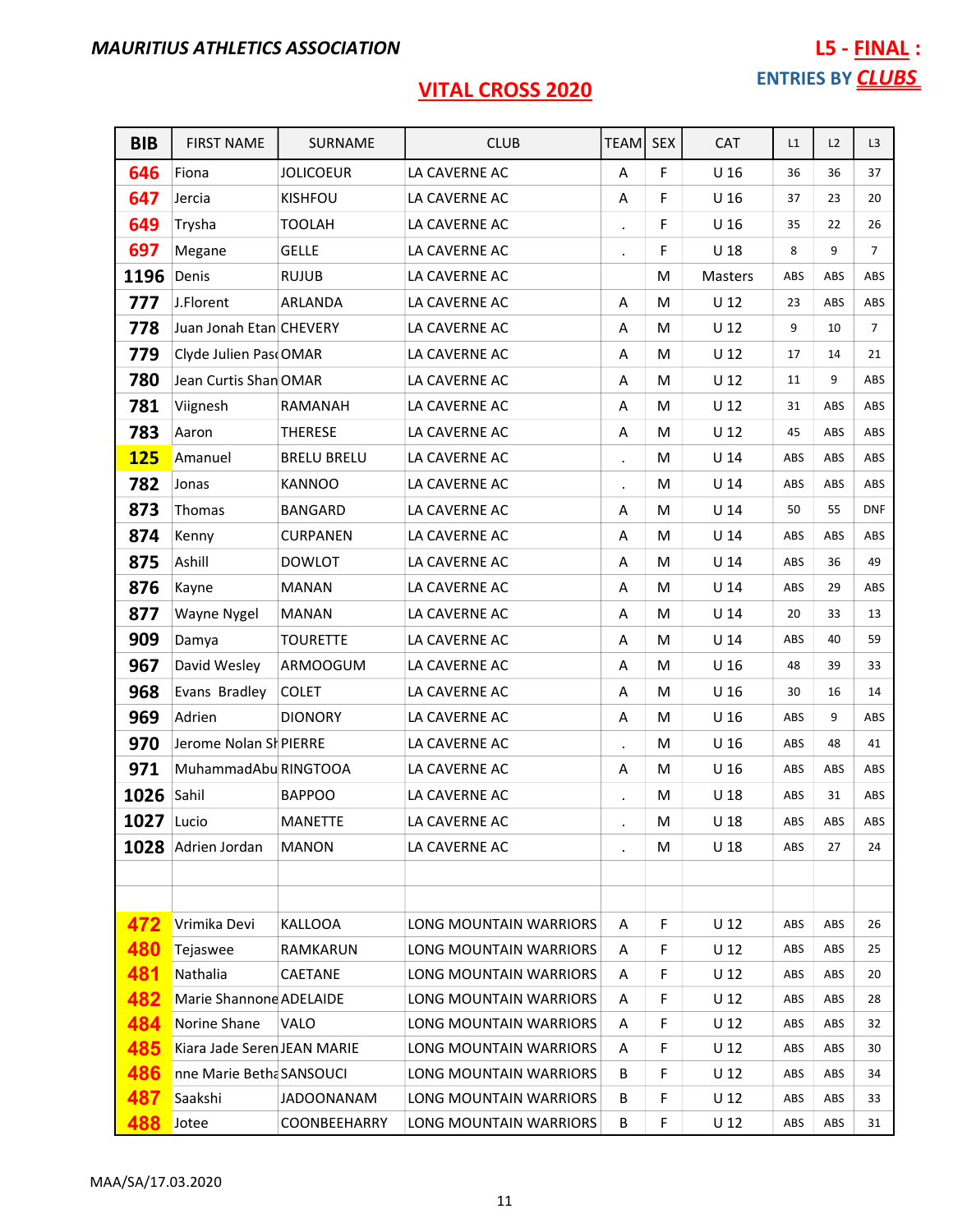| <b>BIB</b> | <b>FIRST NAME</b>         | SURNAME          | <b>CLUB</b>                   | <b>TEAM</b>          | <b>SEX</b> | CAT             | L1  | L2  | L <sub>3</sub> |
|------------|---------------------------|------------------|-------------------------------|----------------------|------------|-----------------|-----|-----|----------------|
| 489        | Sanshee                   | <b>NANDRAM</b>   | LONG MOUNTAIN WARRIORS        | B                    | F          | $U$ 12          | ABS | ABS | 29             |
| 490        | Ashinising                | <b>NANDRAM</b>   | LONG MOUNTAIN WARRIORS        | B                    | F          | U <sub>12</sub> | ABS | ABS | 27             |
| 1112       | Rohan                     | <b>MONEEA</b>    | LONG MOUNTAIN WARRIORS        | $\ddot{\phantom{a}}$ | M          | Senior          | 5   | ABS | ABS            |
| 141        | Hishan                    | <b>AUBEELUCK</b> | LONG MOUNTAIN WARRIORS        | Α                    | M          | U <sub>12</sub> | ABS | ABS | 28             |
| 148        | <b>Reeve Hans</b>         | <b>MOHOREEA</b>  | LONG MOUNTAIN WARRIORS        | A                    | M          | U <sub>12</sub> | ABS | ABS | ABS            |
| <b>149</b> | Christellio               | <b>LEGENTIL</b>  | <b>LONG MOUNTAIN WARRIORS</b> | A                    | M          | U <sub>12</sub> | ABS | ABS | 47             |
| <b>155</b> | Parvesh                   | LUTCHAMAH        | <b>LONG MOUNTAIN WARRIORS</b> | Α                    | M          | U <sub>12</sub> | ABS | ABS | 44             |
| <b>166</b> | Pravish                   | <b>MUDUN</b>     | LONG MOUNTAIN WARRIORS        | Α                    | M          | $U$ 12          | ABS | ABS | 41             |
| <b>167</b> | Kritish Kumar             | <b>GOBIN</b>     | LONG MOUNTAIN WARRIORS        | A                    | M          | U <sub>12</sub> | ABS | ABS | 43             |
| <b>175</b> | <b>Dheer</b>              | <b>BAICHOO</b>   | LONG MOUNTAIN WARRIORS        | B                    | M          | $U$ 12          | ABS | ABS | 29             |
| <b>176</b> | Gopesh                    | <b>KHADOO</b>    | LONG MOUNTAIN WARRIORS        | B                    | M          | U <sub>12</sub> | ABS | ABS | 42             |
| <b>179</b> | Dylan Dhanveer NUNKOO     |                  | LONG MOUNTAIN WARRIORS        | B                    | M          | U <sub>12</sub> | ABS | ABS | ABS            |
| <b>184</b> | Manpreet                  | SINUT            | LONG MOUNTAIN WARRIORS        | B                    | M          | U <sub>12</sub> | ABS | ABS | 9              |
| <b>186</b> | Egwell Wayne N MONTALENT  |                  | LONG MOUNTAIN WARRIORS        | B                    | M          | U <sub>12</sub> | ABS | ABS | ABS            |
| <b>188</b> | Jean Jeremy Jas CAZENEUVE |                  | LONG MOUNTAIN WARRIORS        | B                    | M          | $U$ 12          | ABS | ABS | $\overline{2}$ |
| <b>189</b> | Ashil                     | <b>BOODHOO</b>   | LONG MOUNTAIN WARRIORS        | C                    | M          | U <sub>12</sub> | ABS | ABS | 38             |
| <b>190</b> | Louis Jazon Tcha CUPIDON  |                  | LONG MOUNTAIN WARRIORS        | C                    | M          | U <sub>12</sub> | ABS | ABS | ABS            |
| <b>192</b> | Milesh Kumar              | <b>GOPEE</b>     | LONG MOUNTAIN WARRIORS        | $\mathsf C$          | M          | U <sub>12</sub> | ABS | ABS | 45             |
| <b>193</b> | Ritesh                    | <b>DAWARAJ</b>   | LONG MOUNTAIN WARRIORS        | $\mathsf{C}$         | M          | $U$ 12          | ABS | ABS | 46             |
| <b>198</b> | Alexandre Jessei GUY      |                  | LONG MOUNTAIN WARRIORS        | $\mathsf{C}$         | M          | U <sub>12</sub> | ABS | ABS | 31             |
| 227        | Yeshveer                  | SEEPARSAD        | LONG MOUNTAIN WARRIORS        | Α                    | M          | U <sub>14</sub> | ABS | ABS | 57             |
| 228        | Noor Hassen               | MAHANOODALLY     | LONG MOUNTAIN WARRIORS        | A                    | M          | U <sub>14</sub> | ABS | ABS | 27             |
| 230        | Yeshveen                  | SEEPARSAD        | <b>LONG MOUNTAIN WARRIORS</b> | Α                    | M          | U <sub>14</sub> | ABS | ABS | ABS            |
| 231        | Keshav                    | <b>GOMIND</b>    | LONG MOUNTAIN WARRIORS        | Α                    | M          | U <sub>14</sub> | ABS | ABS | 28             |
| 234        | Tashan Kumar              | PARYAG           | <b>LONG MOUNTAIN WARRIORS</b> | A                    | M          | U <sub>14</sub> | ABS | ABS | 36             |
| 235        | Vikesh                    | <b>BOODHOO</b>   | <b>LONG MOUNTAIN WARRIORS</b> | Α                    | M          | U <sub>16</sub> | ABS | ABS | 56 ?           |
| 253        | Saahil                    | RAMESSUR         | LONG MOUNTAIN WARRIORS AC     |                      | M          | U <sub>16</sub> | ABS | ABS | 55 ?           |
| 1082       | Alberto                   | <b>GATEAU</b>    | LONG MOUNTAIN WARRIORS        |                      | M          | U <sub>20</sub> | 32  | ABS | ABS            |
|            |                           |                  |                               |                      |            |                 |     |     |                |
|            |                           |                  |                               |                      |            |                 |     |     |                |
| 734        | Audrey                    | <b>AZOR</b>      | MEDINE AC                     | Α                    | F          | <b>Masters</b>  | 2   | 2   | $\overline{2}$ |
| 727        | Kirty                     | RAMKISHAR        | <b>MEDINE AC</b>              | Α                    | F          | Senior          | ABS | ABS | ABS            |
| 475        | Valencia                  | CARVER           | <b>MEDINE AC</b>              |                      | F          | $U$ 14          | ABS | ABS | ABS            |
| 465        | Anais                     | <b>LESTE</b>     | MEDINE AC                     |                      | F          | U <sub>16</sub> | ABS | 33  | ABS            |
| 650        | Rachel                    | AMIC             | MEDINE AC                     | Α                    | F          | U <sub>16</sub> | ABS | 28  | ABS            |
| 651        | <b>Bridget</b>            | SOOPIN           | MEDINE AC                     | Α                    | F          | U <sub>16</sub> | ABS | ABS | ABS            |
| 652        | Andrea                    | <b>TALBOTIER</b> | MEDINE AC                     | Α                    | F          | U <sub>16</sub> | 4   | ABS | ABS            |
| 716        | Anais                     | RAHAMEFY         | <b>MEDINE AC</b>              | Α                    | F          | U <sub>20</sub> | ABS | 5   | ABS            |
|            | 1162 Jean Jessy           | <b>BEGUE</b>     | MEDINE AC                     |                      | M          | Masters         | 19  | ABS | ABS            |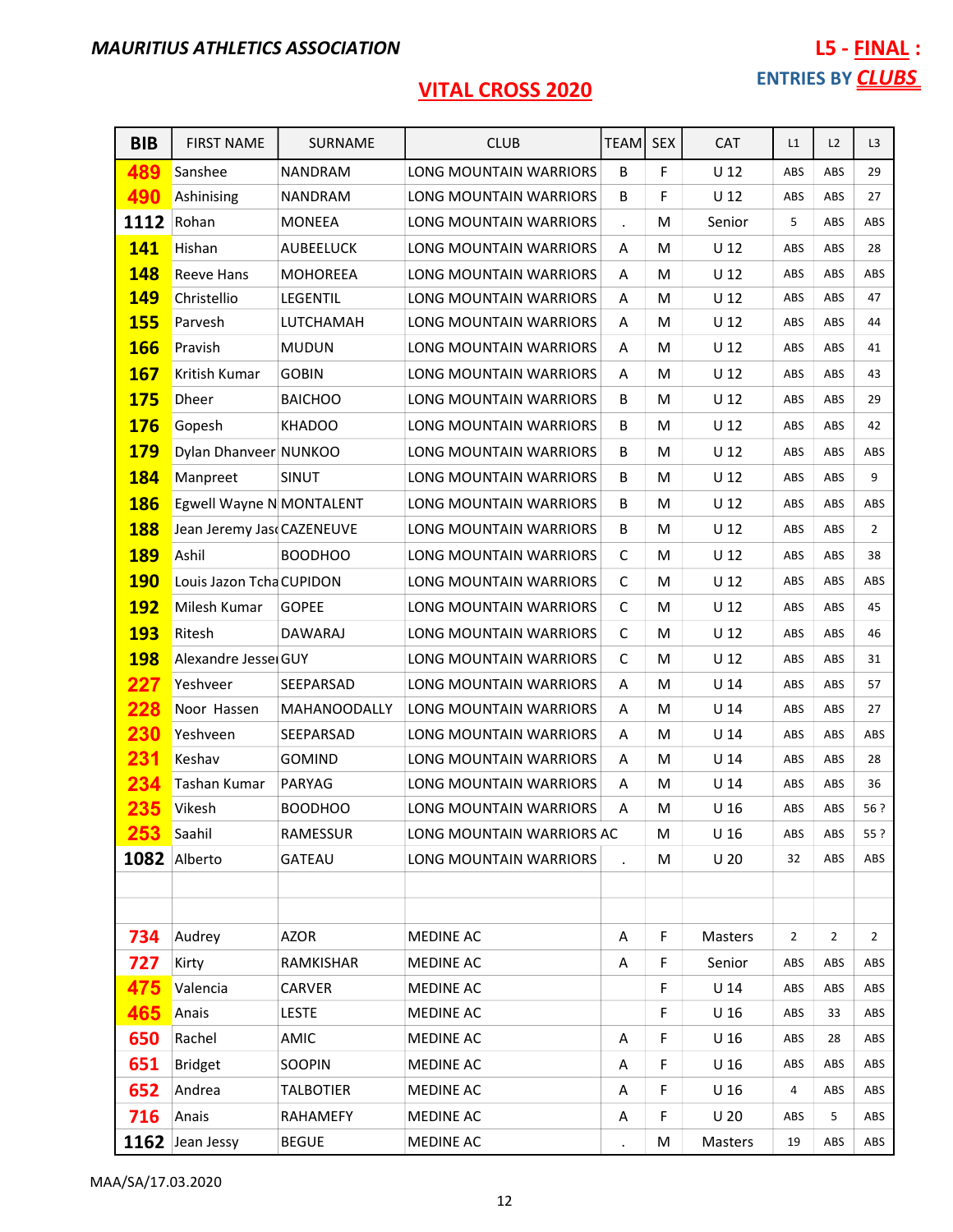# L5 - FINAL : ENTRIES BY **CLUBS**

| <b>BIB</b> | <b>FIRST NAME</b> | SURNAME              | <b>CLUB</b>              | <b>TEAM</b>          | <b>SEX</b> | <b>CAT</b>      | L1  | L2         | L <sub>3</sub> |
|------------|-------------------|----------------------|--------------------------|----------------------|------------|-----------------|-----|------------|----------------|
| 1163       | Hosanee           | <b>BHAGAT</b>        | <b>MEDINE AC</b>         | A                    | M          | Masters         | ABS | ABS        | 10             |
| 1164       | Jean Pierre       | <b>CHAN SIN YAN</b>  | <b>MEDINE AC</b>         | A                    | M          | Masters         | 17  | 24         | 14             |
|            | 1165 Yogesh       | <b>KITWAROO</b>      | <b>MEDINE AC</b>         | Α                    | M          | <b>Masters</b>  | 16  | 23         | ABS            |
| 1166       | Sachitsing        | MATTAPULLUT          | MEDINE AC                | Α                    | M          | <b>Masters</b>  | ABS | 22         | ABS            |
| 1186       | Jonathan          | <b>COTTE</b>         | MEDINE AC                | $\blacksquare$       | M          | Masters         | ABS | ABS        | ABS            |
| 1113       | David             | ARCANTHE             | <b>MEDINE AC</b>         | Α                    | M          | Senior          | ABS | ABS        | ABS            |
| 1114       | Emilio            | GASPARD              | <b>MEDINE AC</b>         | A                    | M          | Senior          | 23  | ABS        | 20             |
| 1115       | Rajessen          | UNGAMOOTOO           | <b>MEDINE AC</b>         |                      | M          | Senior          | 26  | ABS        | ABS            |
| 1029       | <b>Bruce</b>      | <b>CHAN SING MAN</b> | <b>MEDINE AC</b>         | Α                    | M          | $U$ 18          | ABS | ABS        | ABS            |
| 1030       | William           | <b>LOLOTTE</b>       | MEDINE AC                | Α                    | M          | U <sub>18</sub> | ABS | ABS        | ABS            |
| 1083       | <b>Hans Kriss</b> | <b>GODOORALLY</b>    | <b>MEDINE AC</b>         | Α                    | M          | U <sub>20</sub> | ABS | ABS        | 14             |
| 1084       | Michael           | <b>PALETAN</b>       | MEDINE AC                | Α                    | M          | U <sub>20</sub> | 13  | 14         | 12             |
|            |                   |                      |                          |                      |            |                 |     |            |                |
|            |                   |                      |                          |                      |            |                 |     |            |                |
| 297        | Neelkaunt         | <b>BHUJUN</b>        | P-LOUIS CENTAURS AC      |                      | M          | <b>Masters</b>  | ABS | <b>ABS</b> | ABS            |
| 1146       | Ougadessen        | CATTAREE             | P-LOUIS CENTAURS AC      | B                    | M          | Masters         | ABS | ABS        | ABS            |
| 1147       | Balraj            | <b>JAGLALL</b>       | P-LOUIS CENTAURS AC      | A                    | M          | Masters         | ABS | ABS        | 17             |
| 1148       | Raouf             | <b>KAUDEER</b>       | P-LOUIS CENTAURS AC      | Α                    | M          | Masters         | ABS | ABS        | 21             |
| 1149       | Clayton           | <b>NAYNA</b>         | P-LOUIS CENTAURS AC      | Α                    | M          | Masters         | ABS | ABS        | ABS            |
| 1150       | Jean Steeve       | <b>COTTE</b>         | P-LOUIS CENTAURS AC      | Α                    | M          | Masters         | ABS | ABS        | ABS            |
| 1194 Noel  |                   | RAOUL                | P-LOUIS CENTAURS AC      | B                    | M          | Masters         | ABS | ABS        | ABS            |
| 1195       | Sanjeev           | COONJBEEHARRY        | P-LOUIS CENTAURS AC      | A                    | M          | <b>Masters</b>  | ABS | ABS        | ABS            |
|            |                   |                      |                          |                      |            |                 |     |            |                |
|            |                   |                      |                          |                      |            |                 |     |            |                |
| 728        | Rebekah           | <b>BABAJEE</b>       | P-LOUIS RACERS AC        | $\ddot{\phantom{0}}$ | F          | Senior          | 3   | 3          | 3              |
| 729        | Catherine         | <b>KISHTOO</b>       | P-LOUIS RACERS AC        |                      | F.         | Senior          | ABS | ABS        | ABS            |
| 524        | Peyton            | DESVEAU              | <b>P-LOUIS RACERS AC</b> | $\blacksquare$       | F          | $U$ 12          | ABS | ABS        | ABS            |
| 525        | Shane             | LAKHOA               | P-LOUIS RACERS AC        |                      | F          | $U$ 12          | 24  | ABS        | ABS            |
| 579        | Eugenie           | ARISTIDE             | P-LOUIS RACERS AC        | Α                    | F          | U <sub>14</sub> | 34  | 36         | 27             |
| 580        | <b>Britney</b>    | <b>AUGUSTIN</b>      | <b>P-LOUIS RACERS AC</b> | Α                    | F          | U <sub>14</sub> | ABS | ABS        | 28             |
| 581        | Izadora           | <b>FLORES</b>        | P-LOUIS RACERS AC        | Α                    | F          | $U$ 14          | ABS | ABS        | 29             |
| 582        | Annabelle         | <b>PROSPERE</b>      | P-LOUIS RACERS AC        | Α                    | F          | U <sub>14</sub> | 36  | 29         | ABS            |
| 583        | Christabelle      | <b>PROSPERE</b>      | P-LOUIS RACERS AC        | Α                    | F          | U <sub>14</sub> | 33  | 37         | ABS            |
| 584        | Joysie            | ROMANCE              | P-LOUIS RACERS AC        | Α                    | F          | $U$ 14          | 38  | 38         | 36             |
| 653        | Alyson            | FAR                  | P-LOUIS RACERS AC        | Α                    | F          | U <sub>16</sub> | 25  | 26         | 22             |
| 654        | Anne Sophie       | <b>MAURICE</b>       | P-LOUIS RACERS AC        | Α                    | F          | U <sub>16</sub> | ABS | 19         | ABS            |
| 655        | Anaelle           | <b>MEUNIER</b>       | P-LOUIS RACERS AC        | Α                    | F          | U <sub>16</sub> | ABS | <b>ABS</b> | 40             |
| 656        | Jiordhanna        | MIAVA NOROSOA        | P-LOUIS RACERS AC        | Α                    | F          | U <sub>16</sub> | 21  | 20         | 25             |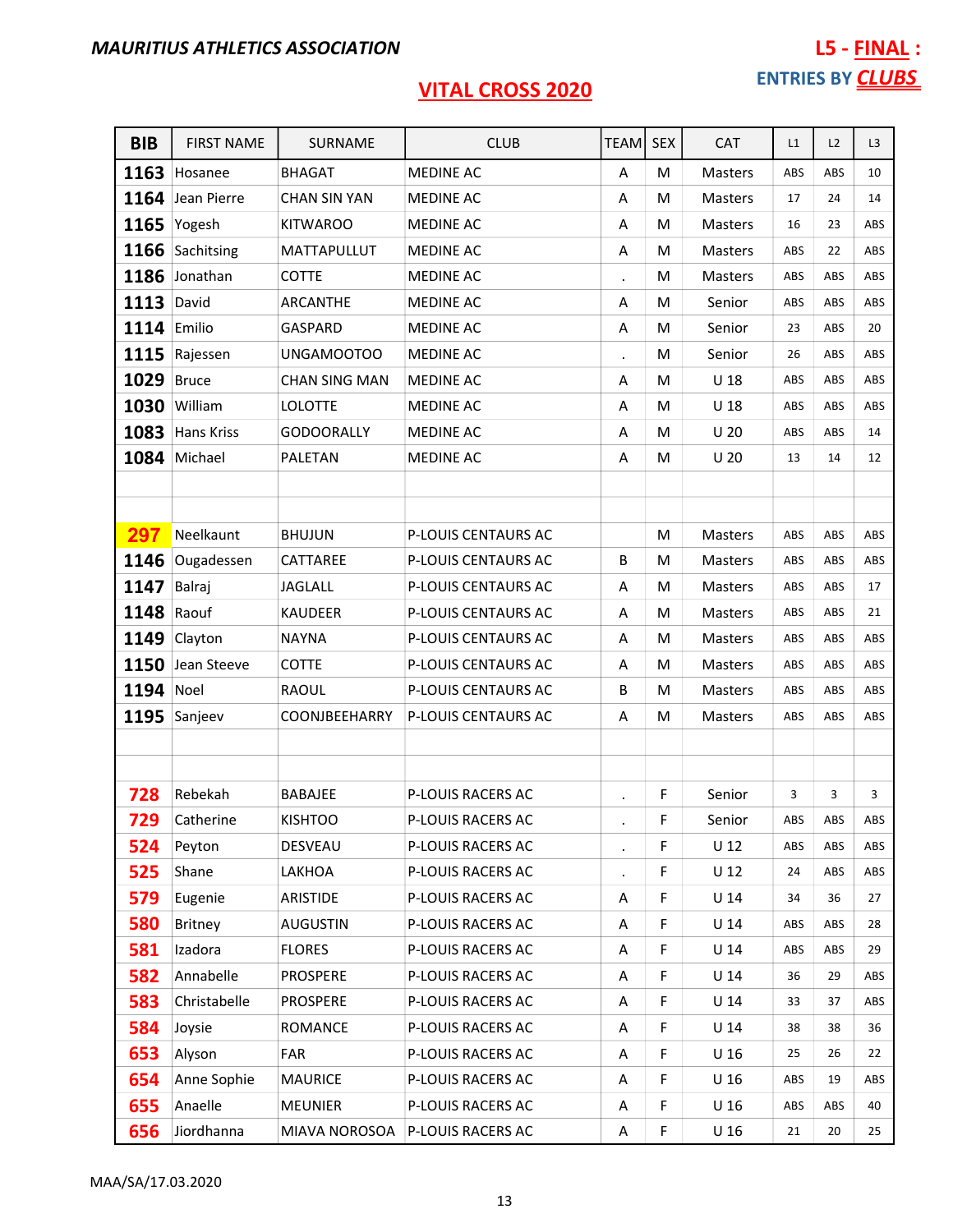| <b>BIB</b>  | <b>FIRST NAME</b>             | <b>SURNAME</b>     | <b>CLUB</b>              | <b>TEAM</b>          | <b>SEX</b> | CAT             | L1  | L2             | L <sub>3</sub> |
|-------------|-------------------------------|--------------------|--------------------------|----------------------|------------|-----------------|-----|----------------|----------------|
| 657         | Anais                         | PAUL               | P-LOUIS RACERS AC        | Α                    | F          | U <sub>16</sub> | ABS | ABS            | ABS            |
| 658         | Gwelcy                        | PIERRE LOUIS       | P-LOUIS RACERS AC        | Α                    | F          | U <sub>16</sub> | 14  | ABS            | 14             |
| 699         | Christabelle                  | <b>LEGOFF</b>      | P-LOUIS RACERS AC        | $\bullet$            | F          | U <sub>18</sub> | ABS | 10             | $\overline{4}$ |
| 717         | <b>Tracy</b>                  | <b>FLORES</b>      | P-LOUIS RACERS AC        | $\cdot$              | F          | U <sub>20</sub> | 4   | 4              | 4              |
| 1167        | Jean David                    | <b>BAGNATH</b>     | P-LOUIS RACERS AC        | $\ddot{\phantom{0}}$ | М          | Masters         | 10  | 12             | ABS            |
|             | 1168 Berseman                 | <b>HALL</b>        | P-LOUIS RACERS AC        |                      | M          | Masters         | ABS | ABS            | ABS            |
| 1116        | Kurtis                        | <b>AGATHE</b>      | P-LOUIS RACERS AC        | Α                    | M          | Senior          | 4   | 3              | 3              |
| 1117        | Dhavind                       | <b>CUSTNEA</b>     | P-LOUIS RACERS AC        | Α                    | M          | Senior          | 3   | $\overline{2}$ | 4              |
|             | 1118 Shyaveen                 | DUSSARAM           | P-LOUIS RACERS AC        | Α                    | M          | Senior          | ABS | ABS            | ABS            |
| 1119        | Pravish                       | <b>JHOWRY</b>      | P-LOUIS RACERS AC        | A                    | M          | Senior          | 6   | 6              | $\overline{7}$ |
|             | 1120 Pritiviraj               | <b>JHUGURSING</b>  | P-LOUIS RACERS AC        | Α                    | M          | Senior          | 2   | 5              | 5              |
| 1121 Jayson |                               | <b>MARIETTE</b>    | P-LOUIS RACERS AC        | Α                    | M          | Senior          | 17  | 16             | 15             |
| 1122 Desire |                               | <b>PASCAL</b>      | P-LOUIS RACERS AC        |                      | M          | Senior          | ABS | ABS            | ABS            |
|             | 1123 Bradley                  | <b>ROSE</b>        | P-LOUIS RACERS AC        | $\blacksquare$       | M          | Senior          | ABS | ABS            | ABS            |
|             | 1124 Chris Alexandre ROUSSETY |                    | P-LOUIS RACERS AC        | Α                    | M          | Senior          | 10  | 8              | ABS            |
|             | 1125 Edwardo                  | SALVARA            | P-LOUIS RACERS AC        | Α                    | M          | Senior          | ABS | 13             | 14             |
| 1126        | Dimitri                       | <b>SEECHURN</b>    | P-LOUIS RACERS AC        | Α                    | M          | Senior          | 9   | 11             | 19             |
| 1127        | Alexandre                     | <b>VEERAMOOTOO</b> | P-LOUIS RACERS AC        | Α                    | M          | Senior          | 22  | ABS            | ABS            |
| 1143        | Robbie Neville                | PYNDIAH            | P-LOUIS RACERS AC        |                      | M          | Senior          | ABS | ABS            | ABS            |
| 785         | Krys                          | <b>BAGNATH</b>     | P-LOUIS RACERS AC        | Α                    | M          | U <sub>12</sub> | 15  | 27             | 16             |
| 786         | Julien                        | LEBON              | P-LOUIS RACERS AC        | A                    | M          | U <sub>12</sub> | 33  | 48             | 35             |
| 787         | Dyllon                        | <b>LESTE</b>       | P-LOUIS RACERS AC        | Α                    | M          | U <sub>12</sub> | ABS | ABS            | ABS            |
| 788         | Logan                         | <b>MALBROOK</b>    | P-LOUIS RACERS AC        | Α                    | M          | $U$ 12          | ABS | 5              | 5              |
| 789         | Ajay                          | <b>RUNJEET</b>     | P-LOUIS RACERS AC        | Α                    | M          | U <sub>12</sub> | 34  | 15             | 18             |
| 790         | Jonathan                      | WALLER             | P-LOUIS RACERS AC        | A                    | M          | $U$ 12          | 40  | 42             | 34             |
| 811         | Andrew                        | ALEXANDRE          | P-LOUIS RACERS AC        | A                    | M          | $U$ 12          | 22  | 20             | 40             |
| 878         | Clayton                       | AYADY              | <b>P-LOUIS RACERS AC</b> | B                    | М          | U <sub>14</sub> | ABS | ABS            | ABS            |
| 879         | Nelson                        | AZA                | P-LOUIS RACERS AC        | B                    | М          | $U$ 14          | ABS | ABS            | ABS            |
| 880         | Alexandre                     | <b>BAGNATH</b>     | P-LOUIS RACERS AC        | Α                    | М          | U <sub>14</sub> | 34  | 32             | 42             |
| 881         | Stephan                       | <b>BEGUE</b>       | P-LOUIS RACERS AC        | Α                    | М          | $U$ 14          | 35  | ABS            | 50             |
| 882         | Relliano                      | <b>DERCY</b>       | P-LOUIS RACERS AC        | Α                    | М          | $U$ 14          | ABS | ABS            | ABS            |
| 883         | Adrien Dylan                  | <b>GUNNESS</b>     | P-LOUIS RACERS AC        | B                    | M          | U <sub>14</sub> | 33  | ABS            | 45             |
| 884         | Tylen                         | HURDOYAL           | P-LOUIS RACERS AC        | В                    | M          | $U$ 14          | 45  | ABS            | ABS            |
| 885         | Eroan                         | <b>JEAN PIERRE</b> | P-LOUIS RACERS AC        | Α                    | M          | $U$ 14          | ABS | 8              | ABS            |
| 886         | Loic                          | LEGER              | P-LOUIS RACERS AC        | Α                    | M          | U <sub>14</sub> | 8   | 23             | 11             |
| 887         | Steban Julian                 | <b>PIRON</b>       | P-LOUIS RACERS AC        | Α                    | М          | $U$ 14          | 11  | 25             | 30             |
| 972         | Ghris                         | DEENMAMODE         | P-LOUIS RACERS AC        | Α                    | M          | U <sub>16</sub> | 14  | 17             | 9              |
| 973         | Alexandre                     | <b>FRANCOISE</b>   | P-LOUIS RACERS AC        | Α                    | М          | U <sub>16</sub> | 10  | ABS            | 16             |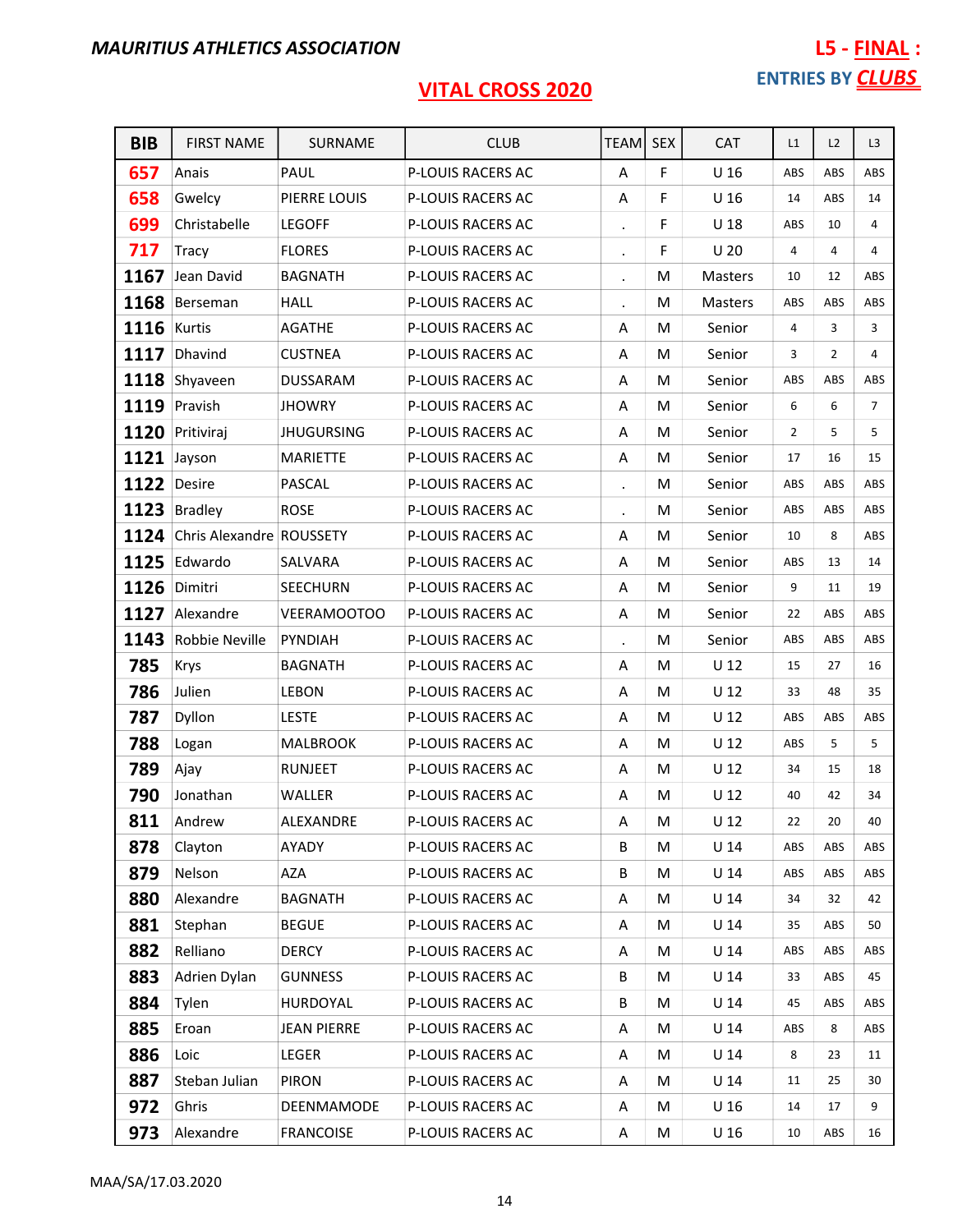| <b>BIB</b>  | <b>FIRST NAME</b>   | SURNAME           | <b>CLUB</b>       | <b>TEAM</b>    | <b>SEX</b> | CAT             | L1             | L2  | L <sub>3</sub> |
|-------------|---------------------|-------------------|-------------------|----------------|------------|-----------------|----------------|-----|----------------|
| 974         | Aldo                | <b>HYPOLITE</b>   | P-LOUIS RACERS AC | Α              | M          | U <sub>16</sub> | ABS            | ABS | ABS            |
| 975         | Loic                | LATRIPE           | P-LOUIS RACERS AC | Α              | M          | U <sub>16</sub> | 26             | 40  | ABS            |
| 976         | Denzel              | <b>MILAZAR</b>    | P-LOUIS RACERS AC | Α              | м          | U <sub>16</sub> | 54             | ABS | ABS            |
| 998         | Abishek             | <b>HERAMUN</b>    | P-LOUIS RACERS AC | A              | M          | U <sub>16</sub> | ABS            | 11  | $\overline{4}$ |
| 999         | Shawn               | <b>HEERAH</b>     | P-LOUIS RACERS AC | Α              | M          | U <sub>16</sub> | ABS            | ABS | ABS            |
| 1031        | Chris Stephan       | <b>BEGUE</b>      | P-LOUIS RACERS AC | Α              | M          | U <sub>18</sub> | 4              | 13  | 5              |
| 1032        | Giovanni            | <b>BISNOT</b>     | P-LOUIS RACERS AC | Α              | M          | U <sub>18</sub> | 9              | ABS | 12             |
|             | 1033 Melvish        | JANG              | P-LOUIS RACERS AC | A              | м          | U <sub>18</sub> | $\overline{2}$ | 3   | $\overline{2}$ |
| 1034        | Luciano             | <b>JEAN</b>       | P-LOUIS RACERS AC | Α              | м          | U <sub>18</sub> | ABS            | 16  | ABS            |
| 1035        | Loic                | LAMARQUE          | P-LOUIS RACERS AC | Α              | M          | U <sub>18</sub> | 14             | 17  | 16             |
|             | 1036 Ezechiel       | LAROSEE           | P-LOUIS RACERS AC | Α              | М          | U <sub>18</sub> | ABS            | ABS | ABS            |
| 1037        | Dino                | <b>LUCETTE</b>    | P-LOUIS RACERS AC | Α              | M          | U <sub>18</sub> | ABS            | ABS | ABS            |
| 1039        | Gregory             | <b>MYRTHIL</b>    | P-LOUIS RACERS AC | Α              | м          | U <sub>18</sub> | 24             | 22  | 20             |
| 1040        | Olivier             | <b>PROSPERE</b>   | P-LOUIS RACERS AC | Α              | M          | $U$ 18          | ABS            | ABS | ABS            |
| 1038        | Yohan               | <b>MOHES</b>      | P-LOUIS RACERS AC | Α              | M          | U <sub>20</sub> | 5              | 4   | 6              |
| 1085        | Avison              | <b>ATHION</b>     | P-LOUIS RACERS AC | Α              | М          | U <sub>20</sub> | ABS            | ABS | ABS            |
|             | 1086 Jeffrey Emilio | L'AIGUILLE        | P-LOUIS RACERS AC | A              | M          | U <sub>20</sub> | ABS            | 13  | 10             |
| 1087        | Loic                | <b>MARIETTE</b>   | P-LOUIS RACERS AC | A              | M          | U <sub>20</sub> | 4              | ABS | 4              |
| 1098        | Tegarajen           | <b>VYAPOOREE</b>  | P-LOUIS RACERS AC |                | M          | U <sub>20</sub> | ABS            | ABS | ABS            |
| 1100        | Tanweer             | <b>MOOSAJEE</b>   | P-LOUIS RACERS AC |                | M          | U <sub>20</sub> | ABS            | ABS | ABS            |
|             |                     |                   |                   |                |            |                 |                |     |                |
|             |                     |                   |                   |                |            |                 |                |     |                |
| 732         | Roeline             | <b>UYS</b>        | POUDRE D'OR AC    | $\bullet$      | F          | <b>Masters</b>  | ABS            | 4   | 4              |
| 735         | Sanet               | <b>KRITZINGER</b> | POUDRE D'OR AC    | $\bullet$      | F          | Masters         | ABS            | ABS | ABS            |
| 736         | Mandy               | <b>MARTIN</b>     | POUDRE D'OR AC    |                | F          | <b>Masters</b>  | ABS            | 5   | 5              |
| 526         | Sadie               | <b>HARRIS</b>     | POUDRE D'OR AC    |                | F          | $U$ 12          | ABS            | ABS | ABS            |
| 527         | Gia                 | <b>KRITZINGER</b> | POUDRE D'OR AC    |                | F          | U <sub>12</sub> | ABS            | ABS | ABS            |
| 528         | Milan               | LANDMAN           | POUDRE D'OR AC    |                | F          | U <sub>12</sub> | ABS            | 20  | 17             |
| 529         | Nyasha              | <b>NLEYA</b>      | POUDRE D'OR AC    | $\bullet$      | F          | $U$ 12          | 5              | 6   | $\overline{7}$ |
| 530         | Phenicia            | SOOKURUN          | POUDRE D'OR AC    |                | F          | U <sub>12</sub> | ABS            | ABS | ABS            |
| 585         | Simone              | <b>DALAIS</b>     | POUDRE D'OR AC    | Α              | F          | $U$ 14          | 29             | ABS | 32             |
| 586         | <b>Brooke</b>       | <b>KIESER</b>     | POUDRE D'OR AC    | Α              | F          | $U$ 14          | 15             | 6   | 5              |
| 587         | Sienna              | LANDMAN           | POUDRE D'OR AC    | Α              | F          | U <sub>14</sub> | ABS            | 9   | 11             |
| 588         | Leyla               | WINTER            | POUDRE D'OR AC    | Α              | F          | $U$ 14          | ABS            | 10  | 9              |
| 659         | Cecile              | <b>DALAIS</b>     | POUDRE D'OR AC    |                | F          | U <sub>16</sub> | 9              | ABS | 8              |
| 745         | Chantal             | UYS               | POUDRE D'OR AC    |                | F          | U <sub>16</sub> | ABS            | 4   | $\mathbf{1}$   |
| 700         | Kayla               | <b>TISCHER</b>    | POUDRE D'OR AC    |                | F          | U <sub>18</sub> | 11             | 11  | 12             |
| $1169$ Luca |                     | NAVARRINI         | POUDRE D'OR AC    | $\blacksquare$ | M          | Masters         | ABS            | 29  | ABS            |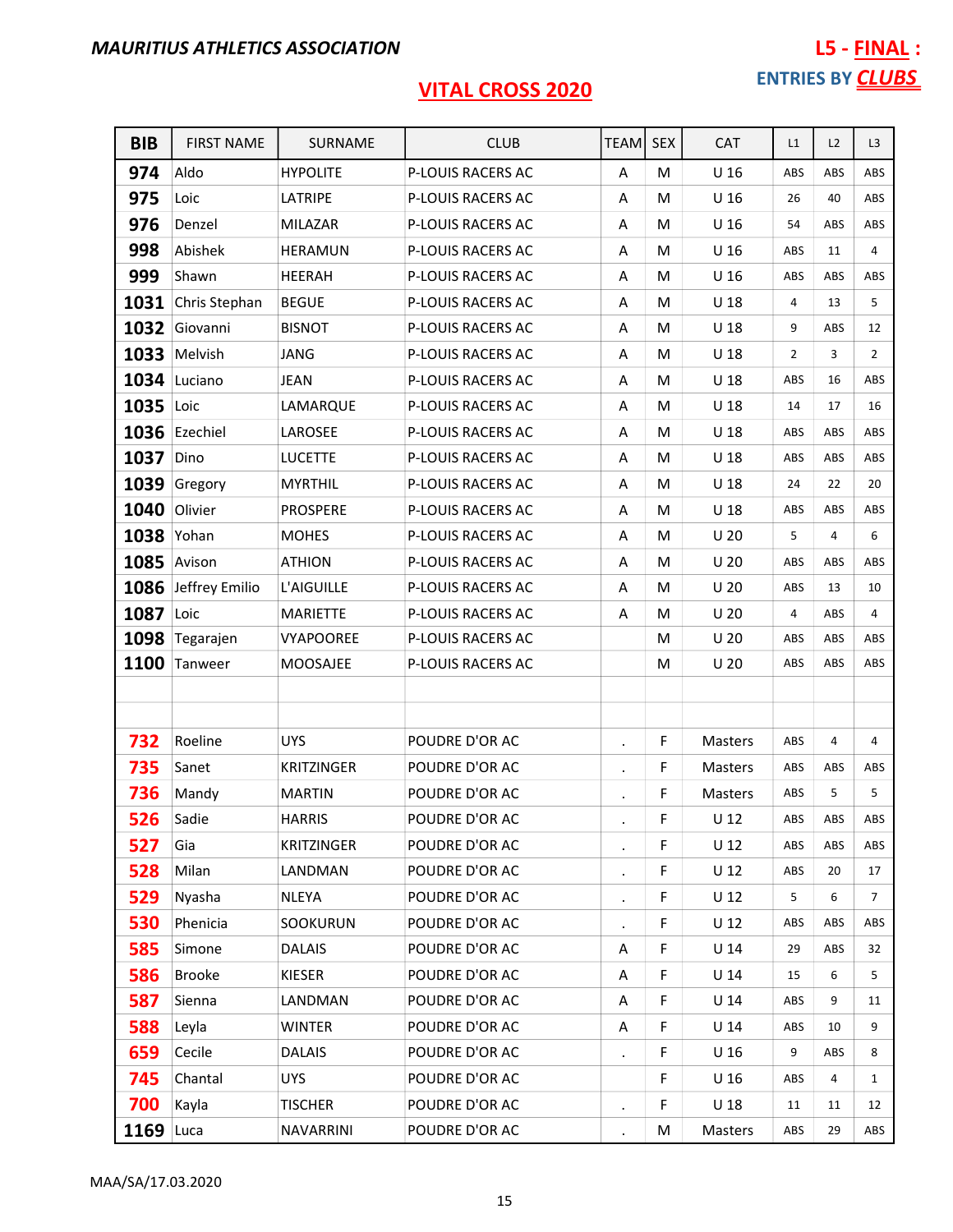| <b>BIB</b> | <b>FIRST NAME</b> | SURNAME           | <b>CLUB</b>                  | TEAM           | <b>SEX</b> | <b>CAT</b>      | L1             | L2             | L <sub>3</sub> |
|------------|-------------------|-------------------|------------------------------|----------------|------------|-----------------|----------------|----------------|----------------|
| 1145       | Videsh            | <b>DABEE</b>      | POUDRE D'OR AC               |                | M          | Senior          | ABS            | ABS            | ABS            |
| 784        | Thimothy          | <b>MORONEY</b>    | POUDRE D'OR AC               | A              | M          | U <sub>12</sub> | ABS            | 8              | 8              |
| 791        | Chad              | <b>HOWARD</b>     | POUDRE D'OR AC               | Α              | M          | U <sub>12</sub> | $\mathbf{1}$   | $\mathbf{1}$   | $\mathbf{1}$   |
| 792        | <b>Brodi</b>      | <b>KIESER</b>     | POUDRE D'OR AC               | A              | M          | U <sub>12</sub> | 13             | 31             | 11             |
| 793        | Giacomo           | <b>MARCELLI</b>   | POUDRE D'OR AC               | A              | M          | $U$ 12          | $\overline{7}$ | $\overline{7}$ | 30             |
| 794        | Leo               | <b>NAVARRINI</b>  | POUDRE D'OR AC               | Α              | M          | U <sub>12</sub> | ABS            | 12             | 12             |
| 795        | Dan               | SOOKURUN          | POUDRE D'OR AC               | B              | M          | U <sub>12</sub> | ABS            | 53             | ABS            |
| 796        | Gary              | <b>WEISS</b>      | POUDRE D'OR AC               | B              | M          | U <sub>12</sub> | 36             | 39             | ABS            |
| 797        | Samy              | <b>WEISS</b>      | POUDRE D'OR AC               | B              | M          | $U$ 12          | 24             | 23             | ABS            |
| 798        | Yuri              | <b>WEISS</b>      | POUDRE D'OR AC               | B              | M          | U <sub>12</sub> | 35             | 51             | ABS            |
| 799        | Mason             | <b>WINTER</b>     | POUDRE D'OR AC               | B              | M          | U <sub>12</sub> | ABS            | 21             | 20             |
| 888        | Nicolo            | <b>NAVARRINI</b>  | POUDRE D'OR AC               | Α              | M          | U <sub>14</sub> | ABS            | 48             | 46             |
| 889        | Karol             | SFRAMELI          | POUDRE D'OR AC               | A              | M          | U <sub>14</sub> | ABS            | 35             | ABS            |
| 890        | Nathan            | SOOKURUN          | POUDRE D'OR AC               | Α              | M          | U <sub>14</sub> | 14             | 18             | 23             |
| 891        | Henco             | <b>UYS</b>        | POUDRE D'OR AC               | Α              | M          | U <sub>14</sub> | ABS            | 9              | 24             |
| 924        | Nikhil            | <b>BROJOMOHUN</b> | POUDRE D'OR AC               |                | M          | U <sub>16</sub> | ABS            | ABS            | ABS            |
| 977        | Jayden            | <b>TISCHER</b>    | POUDRE D'OR AC               |                | M          | U <sub>16</sub> | 27             | 29             | 25             |
| 1041       | <b>Bradley</b>    | <b>ALLAS</b>      | POUDRE D'OR AC               | $\bullet$      | M          | U <sub>18</sub> | 23             | 20             | 18             |
|            | 1042 Eleazor      | <b>CESAR</b>      | POUDRE D'OR AC               | $\bullet$      | M          | U <sub>18</sub> | 15             | 11             | 14             |
|            | 1043 Toboka       | <b>NLEYA</b>      | POUDRE D'OR AC               |                | M          | U <sub>18</sub> | 19             | 15             | 15             |
|            | 1044 Jeremie      | <b>RAVAT</b>      | POUDRE D'OR AC               |                | M          | U <sub>18</sub> | ABS            | <b>ABS</b>     | ABS            |
|            |                   |                   |                              |                |            |                 |                |                |                |
|            |                   |                   |                              |                |            |                 |                |                |                |
| 730        | Sonia             | SOODON            | <b>Q-BORNES PAVILLION AC</b> |                | F          | Senior          | 1              | $\mathbf{1}$   | $\mathbf{1}$   |
| 491        | Alizées           | AYEN              | Q-BORNES PAVILLION AC        |                | F          | U <sub>12</sub> | ABS            | ABS            | ABS            |
| 531        | Tesh              | SOOBRAYEN         | Q-BORNES PAVILLION AC        |                | F.         | $U$ 12          | ABS            | ABS            | ABS            |
| 589        | Nathanaelle       | <b>DUVAL</b>      | <b>Q-BORNES PAVILLION AC</b> | ¥,             | F          | U <sub>14</sub> | 16             | ABS            | ABS            |
| 614        | Tanya             | <b>POLYXENE</b>   | <b>Q-BORNES PAVILLION AC</b> |                | F          | $U$ 14          | 31             | 40             | 34             |
| 660        | Ghaneshree        | <b>GOPAUL</b>     | Q-BORNES PAVILLION AC        | $\bullet$      | F          | U <sub>16</sub> | ABS            | ABS            | 30             |
| 661        | Debora            | <b>LUBIN</b>      | Q-BORNES PAVILLION AC        | $\bullet$      | F          | U <sub>16</sub> | ABS            | ABS            | 29             |
| 701        | Anaelle           | <b>BAZERQUE</b>   | Q-BORNES PAVILLION AC        | $\cdot$        | F          | U <sub>18</sub> | 4              | 6              | 3              |
| 702        | Gwenaelle         | <b>GREGOIRE</b>   | Q-BORNES PAVILLION AC        | $\blacksquare$ | F          | U <sub>18</sub> | 10             | ABS            | ABS            |
| 720        | Lavalina          | <b>GUNPUTH</b>    | Q-BORNES PAVILLION AC        |                | F          | U <sub>20</sub> | 6              | ABS            | 6              |
| 1170       | Gerard            | <b>POKHUN</b>     | Q-BORNES PAVILLION AC        | $\bullet$      | M          | Masters         | 21             | 27             | 22             |
|            | 1171 Sanjeev      | <b>RAMDOO</b>     | Q-BORNES PAVILLION AC        |                | M          | Masters         | ABS            | ABS            | ABS            |
| 1128       | Ritesh            | AHIR              | Q-BORNES PAVILLION AC        | Α              | M          | Senior          | 16             | ABS            | 18             |
| 1129       | Harooveer         | <b>BOODHOA</b>    | Q-BORNES PAVILLION AC        | A              | M          | Senior          | 7              | ABS            | 6              |
|            | 1130 Ezekiel      | COLLIN            | Q-BORNES PAVILLION AC        |                | M          | Senior          | ABS            | 9              | 8              |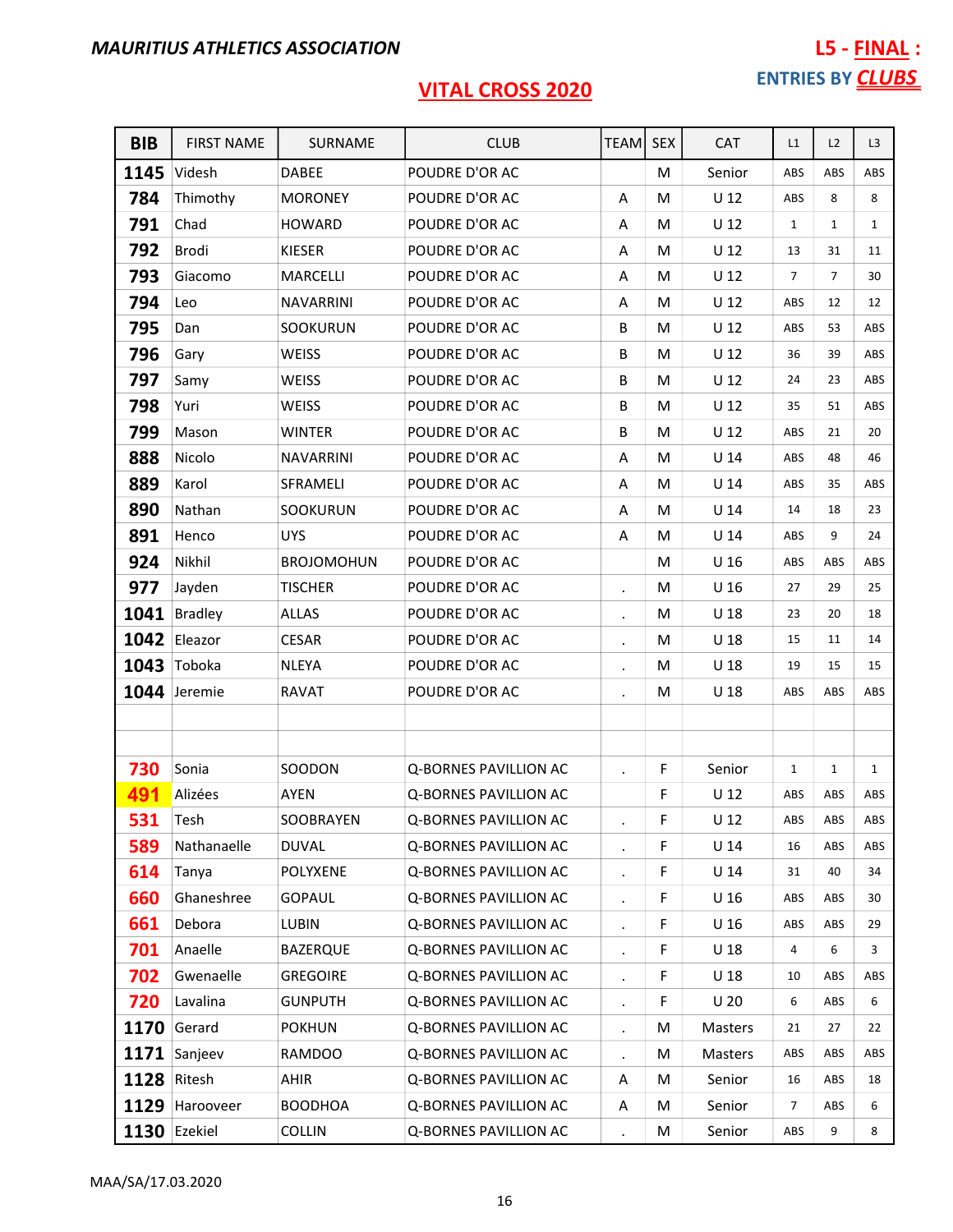| <b>BIB</b>         | <b>FIRST NAME</b>           | SURNAME          | <b>CLUB</b>                  | <b>TEAMI</b>         | <b>SEX</b> | <b>CAT</b>      | L1  | L2             | L3  |
|--------------------|-----------------------------|------------------|------------------------------|----------------------|------------|-----------------|-----|----------------|-----|
|                    | 1131 Tanwir                 | <b>GHINNOO</b>   | <b>Q-BORNES PAVILLION AC</b> | Α                    | M          | Senior          | 13  | ABS            | ABS |
| 1132               | Chetan                      | KISSOONDOYAL     | Q-BORNES PAVILLION AC        |                      | M          | Senior          | ABS | ABS            | ABS |
| 1133 Aslam         |                             | <b>MOHABUTH</b>  | Q-BORNES PAVILLION AC        | Α                    | M          | Senior          | 8   | $\overline{7}$ | 9   |
|                    | 1134 Krishnen               | <b>OOTHENDEE</b> | Q-BORNES PAVILLION AC        | Α                    | M          | Senior          | 15  | 15             | 11  |
| 1135               | Jean Pierre                 | PERRINE          | Q-BORNES PAVILLION AC        | Α                    | M          | Senior          | ABS | ABS            | ABS |
|                    | 1136 Sanjeera               | <b>SOORIAH</b>   | Q-BORNES PAVILLION AC        |                      | М          | Senior          | ABS | ABS            | ABS |
| 1138               | Rudd                        | LAJOIE           | Q-BORNES PAVILLION AC        |                      | м          | Senior          | ABS | ABS            | ABS |
| 1139 Clyvan        |                             | <b>PETIT</b>     | Q-BORNES PAVILLION AC        | A                    | M          | Senior          | 18  | 17             | 17  |
| 1141               | Theerath Aniket BHAGEERUTHY |                  | Q-BORNES PAVILLION AC        | Α                    | M          | Senior          | 11  | 10             | ABS |
| 1151               | Jean Patrick                | RAVANNE          | Q-BORNES PAVILLION AC        |                      | M          | Senior          | ABS | ABS            | 13  |
| 759                | Shawn                       | SAGOR            | Q-BORNES PAVILLION AC        |                      | M          | $U$ 12          | ABS | 19             | ABS |
| 800                | Jediael                     | <b>DUVAL</b>     | Q-BORNES PAVILLION AC        | Α                    | M          | U <sub>12</sub> | 18  | ABS            | ABS |
| 801                | Judan                       | <b>POLYXENE</b>  | Q-BORNES PAVILLION AC        | Α                    | M          | U <sub>12</sub> | 25  | 28             | ABS |
| 802                | Lucas                       | RAMALINGA        | <b>Q-BORNES PAVILLION AC</b> | Α                    | M          | U <sub>12</sub> | 26  | ABS            | ABS |
| 803                | Maxime                      | <b>RENE</b>      | Q-BORNES PAVILLION AC        | Α                    | M          | U <sub>12</sub> | 32  | 46             | 25  |
| 892                | Dimitri                     | <b>GENAVE</b>    | Q-BORNES PAVILLION AC        |                      | м          | $U$ 14          | 51  | 57             | 61  |
| 893                | Thibault Jean Da JOSEPH     |                  | Q-BORNES PAVILLION AC        |                      | M          | U <sub>14</sub> | 17  | 15             | 14  |
| 907                | Kiliane Gregory ROUGET      |                  | Q-BORNES PAVILLION AC        |                      | M          | U <sub>14</sub> | 60  | 19             | 33  |
| 979                | Alexandre                   | CHOWRIMOOTOO     | Q-BORNES PAVILLION AC        |                      | M          | U <sub>16</sub> | ABS | ABS            | ABS |
| 1045               | Jeffrey                     | <b>BALISON</b>   | Q-BORNES PAVILLION AC        |                      | M          | U <sub>18</sub> | ABS | ABS            | ABS |
|                    | 1046 Samuel Jeremie JOSEPH  |                  | Q-BORNES PAVILLION AC        |                      | M          | U <sub>18</sub> | ABS | ABS            | ABS |
| 1047               | Dilven                      | RAMSAMI          | Q-BORNES PAVILLION AC        | $\bullet$            | M          | U <sub>18</sub> | 10  | 12             | 11  |
| 1048               | Thierry                     | YAGABARAM        | Q-BORNES PAVILLION AC        | $\blacksquare$       | M          | U <sub>18</sub> | 26  | 21             | 23  |
| 1088               | Jean Samuel                 | <b>ADOLPHE</b>   | Q-BORNES PAVILLION AC        | Α                    | М          | U <sub>20</sub> | ABS | 5              | ABS |
| 1089               | Bhavesh                     | <b>BEECHOOK</b>  | Q-BORNES PAVILLION AC        | A                    | M          | U <sub>20</sub> | 3   | 6              | 3   |
|                    | 1090 Alexandre              | <b>ESTHER</b>    | Q-BORNES PAVILLION AC        | Α                    | M          | U <sub>20</sub> | ABS | ABS            | ABS |
| <b>1091</b> Julien |                             | <b>GREGOIRE</b>  | Q-BORNES PAVILLION AC        | A                    | M          | U <sub>20</sub> | ABS | ABS            | ABS |
|                    | 1092 Kushal Kavi            | <b>GUKHOOL</b>   | Q-BORNES PAVILLION AC        | Α                    | М          | U <sub>20</sub> | 9   | 3              | 9   |
|                    | 1093 Anestrao               | <b>SUDDHOO</b>   | Q-BORNES PAVILLION AC        |                      | М          | U <sub>20</sub> | 6   | 9              | ABS |
| 1097               | Mathieu                     | <b>AMADIS</b>    | Q-BORNES PAVILLION AC        | Α                    | M          | U <sub>20</sub> | 16  | ABS            | ABS |
|                    |                             |                  |                              |                      |            |                 |     |                |     |
|                    |                             |                  |                              |                      |            |                 |     |                |     |
| 532                | Kiara                       | <b>BOCUS</b>     | ROCHE BOIS ÉCLAIR AC         | $\ddot{\phantom{a}}$ | F          | U <sub>12</sub> | 23  | ABS            | ABS |
| 541                | Amelie                      | <b>BOUDEUSE</b>  | ROCHE BOIS ÉCLAIR AC         | $\ddot{\phantom{0}}$ | F          | $U$ 12          | 20  | 10             | 12  |
| 545                | Viviana                     | SPEVILLE         | ROCHE BOIS ÉCLAIR AC         |                      | F          | U <sub>14</sub> | НC  | ABS            | 26  |
| 618                | Jahfreena                   | <b>PHILIPPE</b>  | ROCHE BOIS ÉCLAIR AC         |                      | F          | $U$ 14          | НC  | 39             | 39  |
| 662                | Keisha                      | <b>BOCUS</b>     | ROCHE BOIS ÉCLAIR AC         | Α                    | F          | U <sub>16</sub> | 33  | 35             | 31  |
| 663                | Honorat                     | <b>JASMIN</b>    | ROCHE BOIS ÉCLAIR AC         | A                    | F          | U <sub>16</sub> | 29  | 38             | 35  |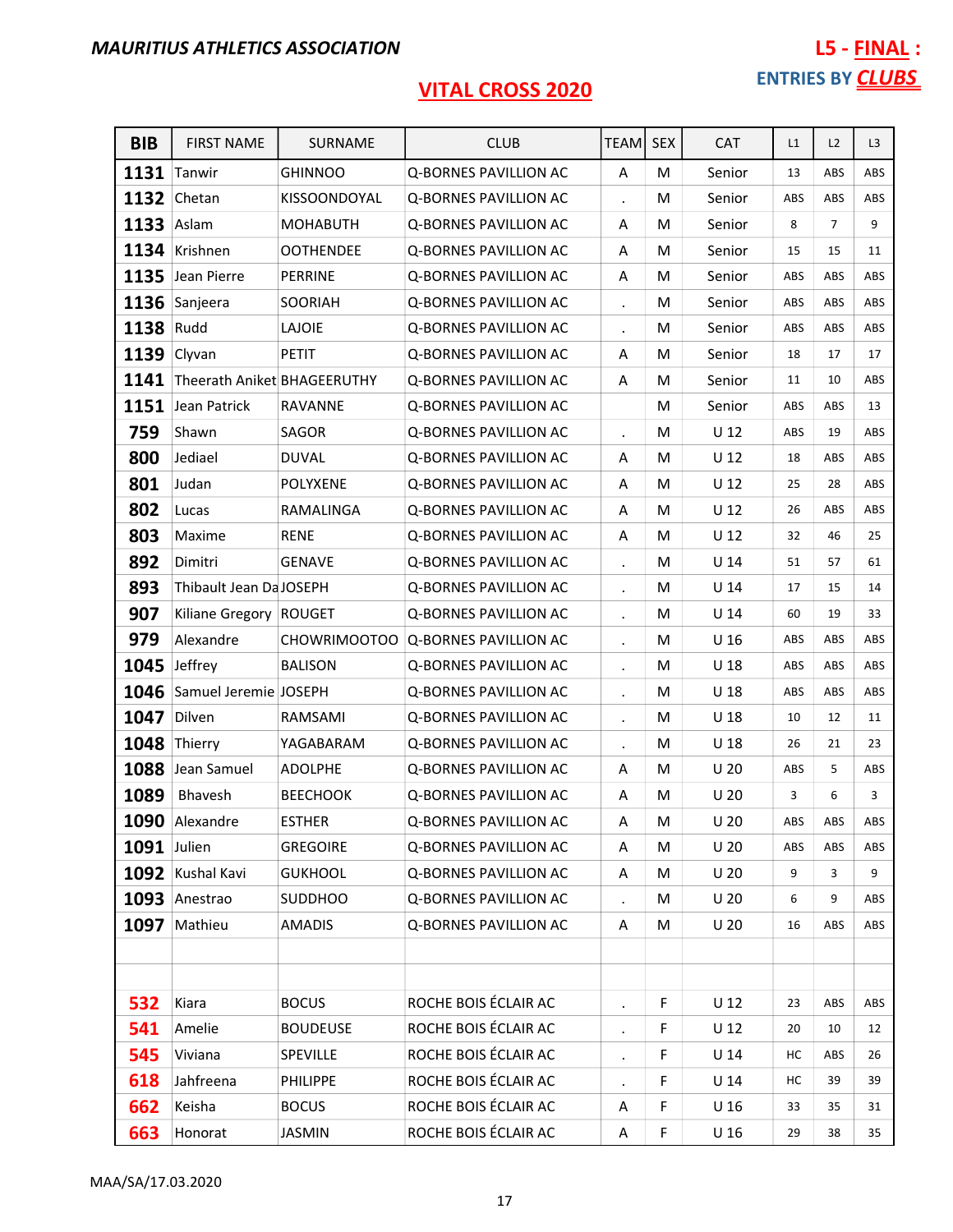| <b>BIB</b> | <b>FIRST NAME</b>       | SURNAME           | <b>CLUB</b>          | <b>TEAM</b>          | <b>SEX</b> | <b>CAT</b>      | L1  | L2             | L <sub>3</sub> |
|------------|-------------------------|-------------------|----------------------|----------------------|------------|-----------------|-----|----------------|----------------|
| 678        | Dina                    | <b>MARIE</b>      | ROCHE BOIS ÉCLAIR AC | A                    | F          | U <sub>16</sub> | 34  | ABS            | 33             |
| 679        | Allsson                 | LEBRASSE          | ROCHE BOIS ÉCLAIR AC | A                    | F          | U <sub>16</sub> | ABS | 29             | 36             |
| 680        | Loraine                 | <b>SUNKUR</b>     | ROCHE BOIS ÉCLAIR AC | A                    | F          | U <sub>16</sub> | ABS | 11             | 11             |
| 681        | Oceane                  | <b>THERESE</b>    | ROCHE BOIS ÉCLAIR AC | Α                    | F          | U <sub>16</sub> | ABS | 32             | 13             |
| 708        | Malisson                | <b>BOCUS</b>      | ROCHE BOIS ÉCLAIR AC | $\cdot$              | F          | $U$ 18          | 12  | 4              | 14             |
| 719        | Norie                   | <b>COOJEE</b>     | ROCHE BOIS ÉCLAIR AC | $\cdot$              | F          | U <sub>20</sub> | ABS | ABS            | ABS            |
| 217        | Jovano                  | <b>ELISEE</b>     | ROCHE BOIS ÉCLAIR AC | $\bullet$            | M          | U <sub>12</sub> | ABS | 32             | ABS            |
| 220        | Jhondy                  | <b>CHINIEN</b>    | ROCHE BOIS ÉCLAIR AC | $\blacksquare$       | M          | $U$ 12          | ABS | 35             | ABS            |
| 804        | Kovilen                 | SIMADEN           | ROCHE BOIS ÉCLAIR AC | Α                    | м          | $U$ 12          | 44  | 45             | 26             |
| 813        | Jeizy                   | <b>CHELLIN</b>    | ROCHE BOIS ÉCLAIR AC | A                    | M          | U <sub>12</sub> | 14  | ABS            | ABS            |
| 814        | Noe                     | <b>GENTILE</b>    | ROCHE BOIS ÉCLAIR AC | A                    | м          | U <sub>12</sub> | 20  | 34             | ABS            |
| 815        | Raoul                   | <b>SUNKUR</b>     | ROCHE BOIS ÉCLAIR AC | Α                    | M          | $U$ 12          | 12  | 11             | 17             |
| 816        | Loic                    | <b>OVIDE</b>      | ROCHE BOIS ÉCLAIR AC | Α                    | M          | $U$ 12          | 29  | 18             | 15             |
| 1198       | Ziggy                   | CHATIGAN          | ROCHE BOIS ÉCLAIR AC | $\blacksquare$       | M          | U <sub>14</sub> | 53  | 39             | 64             |
| 1199       | Prinsley                | <b>GENTILE</b>    | ROCHE BOIS ÉCLAIR AC | $\bullet$            | M          | U <sub>14</sub> | 43  | 38             | ABS            |
| 1200       | Risson                  | LOUIS             | ROCHE BOIS ÉCLAIR AC | $\bullet$            | M          | $U$ 14          | ABS | 30             | ABS            |
| 251        | Kenny                   | <b>GENTILE</b>    | ROCHE BOIS ÉCLAIR AC | $\ddot{\phantom{0}}$ | M          | U <sub>16</sub> | 34  | ABS            | ABS            |
| 252        | Julien                  | <b>GENTILE</b>    | ROCHE BOIS ÉCLAIR AC | $\bullet$            | м          | U <sub>16</sub> | ABS | ABS            | ABS            |
| 268        | Kenny                   | <b>TINO</b>       | ROCHE BOIS ÉCLAIR AC | $\cdot$              | м          | U <sub>18</sub> | ABS | ABS            | ABS            |
| 269        | Nigel                   | <b>FOURNIER</b>   | ROCHE BOIS ÉCLAIR AC | $\cdot$              | M          | $U$ 18          | ABS | ABS            | 13             |
| 270        | Yoel                    | <b>DIJACK</b>     | ROCHE BOIS ÉCLAIR AC | $\bullet$            | м          | U <sub>18</sub> | ABS | 24             | ABS            |
| 280        | Gregory                 | <b>JASMIN</b>     | ROCHE BOIS ÉCLAIR AC | $\ddot{\phantom{0}}$ | M          | U <sub>18</sub> | 18  | 26             | 19             |
| <b>290</b> | Emmanel                 | <b>ELYSEE</b>     | ROCHE BOIS ÉCLAIR AC | $\bullet$            | M          | U <sub>20</sub> | ABS | 30 ?           | ABS            |
|            |                         |                   |                      |                      |            |                 |     |                |                |
|            |                         |                   |                      |                      |            |                 |     |                |                |
| 394        | Riyana                  | <b>GODER</b>      | ROSE BELLE AC        |                      | F          | U <sub>14</sub> | ABS | ABS            | 35             |
| 376        | Liliane                 | <b>VIRGINIE</b>   | ROSE BELLE AC        |                      | F          | U <sub>16</sub> | ABS | ABS            | ABS            |
| 464        | Milane                  | ARISTIDE          | ROSE BELLE AC        |                      | F          | U <sub>16</sub> | ABS | ABS            | ABS            |
| 703        | Aurore                  | <b>LAVIOLETTE</b> | ROSE BELLE AC        | $\bullet$            | F          | U <sub>18</sub> | 3   | 3              | ABS            |
| 718        | Tessi                   | <b>VEEREN</b>     | ROSE BELLE AC        | $\bullet$            | F          | U <sub>20</sub> | ABS | 6              | ABS            |
| 1193       | Gilbert                 | SADOO             | ROSE BELLE AC        |                      | М          | Masters         | ABS | ABS            | 7              |
|            | 1144 Damien             | ROSALIE           | ROSE BELLE AC        |                      | M          | Senior          | ABS | ABS            | ABS            |
| 894        | Larsson                 | <b>HUNGOO</b>     | ROSE BELLE AC        |                      | M          | $U$ 14          | 3   | 5              | 4              |
| 238        | Kritish                 | <b>RAGHOOBEER</b> | ROSE BELLE AC        |                      | M          | U <sub>16</sub> | ABS | 22             | 8              |
| 1064       | Louis Dylan Guill MAGON |                   | ROSE BELLE AC        | $\ddot{\phantom{0}}$ | М          | U <sub>18</sub> | 16  | $\overline{7}$ | $\overline{7}$ |
| <b>291</b> | Ryan Randy              | ALLET             | ROSE BELLE AC        |                      | M          | U <sub>20</sub> | ABS | ABS            | ABS            |
|            |                         |                   |                      |                      |            |                 |     |                |                |
|            |                         |                   |                      |                      |            |                 |     |                |                |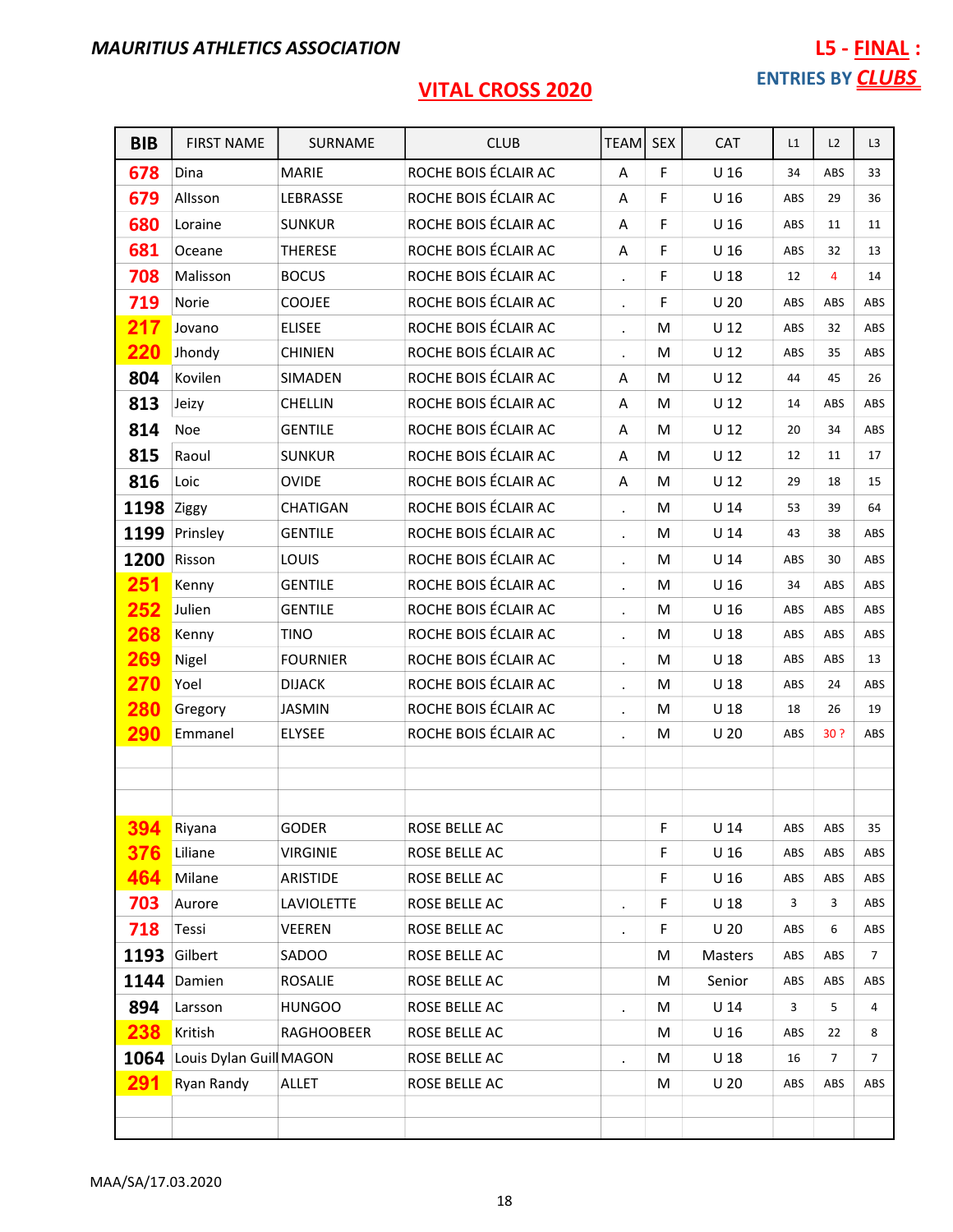| <b>BIB</b> | <b>FIRST NAME</b>            | SURNAME           | <b>CLUB</b>  | TEAM                 | <b>SEX</b> | <b>CAT</b>      | L1           | L2           | L <sub>3</sub> |
|------------|------------------------------|-------------------|--------------|----------------------|------------|-----------------|--------------|--------------|----------------|
| 533        | Marie Rihana Co COLAS        |                   | ROSE HILL AC |                      | F          | $U$ 12          | 22           | 11           | ABS            |
| 591        | Nidhi (Tisha)                | CAROMBEYENIN      | ROSE HILL AC |                      | F          | U <sub>14</sub> | ABS          | 30           | 4              |
| 592        | Elsa                         | <b>DALOU</b>      | ROSE HILL AC | $\bullet$            | F          | U <sub>14</sub> | 5            | 4            | 3              |
| 595        | <b>Stephanie Maria LOUIS</b> |                   | ROSE HILL AC |                      | F          | U <sub>14</sub> | ABS          | 18           | ABS            |
| 596        | Anisha Anaelle               | RAMDIN            | ROSE HILL AC | $\ddot{\phantom{0}}$ | F          | U <sub>14</sub> | 18           | ABS          | ABS            |
| 666        | Anastasia                    | <b>MARS</b>       | ROSE HILL AC |                      | F          | U <sub>16</sub> | ABS          | $\mathbf{1}$ | ABS            |
| 897        | Jersey Nazareth TOPIZE       |                   | ROSE HILL AC | $\bullet$            | M          | U <sub>14</sub> | 23           | 22           | ABS            |
| 981        | Luciano                      | <b>JODUN</b>      | ROSE HILL AC |                      | M          | U <sub>16</sub> | 42           | ABS          | ABS            |
| 982        | Andriano                     | NILKANTEE         | ROSE HILL AC | $\blacksquare$       | M          | U <sub>16</sub> | ABS          | 30           | ABS            |
| 983        | Noovanen                     | PARIANEN          | ROSE HILL AC | $\blacksquare$       | M          | U <sub>16</sub> | ABS          | 18           | ABS            |
| 984        | Poovanen                     | PARIANEN          | ROSE HILL AC | $\blacksquare$       | M          | U <sub>16</sub> | ABS          | 6            | ABS            |
| 985        | Adriano                      | <b>PATTE</b>      | ROSE HILL AC | $\bullet$            | M          | U <sub>16</sub> | ABS          | ABS          | ABS            |
| 986        | Ryan                         | <b>RAMDIN</b>     | ROSE HILL AC |                      | M          | U <sub>16</sub> | ABS          | ABS          | 29             |
| 988        | Theo                         | ZAMA              | ROSE HILL AC | $\blacksquare$       | M          | U <sub>16</sub> | ABS          | ABS          | 28             |
| 1050       | <b>Bradley</b>               | <b>CHAVERNY</b>   | ROSE HILL AC | $\ddot{\phantom{0}}$ | M          | U <sub>18</sub> | 21           | 13 ?         | 19?            |
|            | 1052 Jeremy Axel             | <b>JEAN LOUIS</b> | ROSE HILL AC | $\blacksquare$       | M          | U <sub>18</sub> | 20           | 18           | ABS            |
| 1053       | Antoine Mathew PIERRE LOUIS  |                   | ROSE HILL AC |                      | M          | U <sub>18</sub> | 27           | ABS          | ABS            |
|            | 1054 Selvaine                | RAMASAWMY         | ROSE HILL AC | $\bullet$            | M          | $U$ 18          | ABS          | 25           | ABS            |
| 1055       | Samuel                       | RAMDIN            | ROSE HILL AC | $\bullet$            | M          | $U$ 18          | 21           | 23           | ABS            |
| 1065       | Lorenzo                      | <b>MEDOR</b>      | ROSE HILL AC | $\cdot$              | M          | U <sub>18</sub> | 17           | ABS          | ABS            |
| 289        | Christ                       | <b>GOOHEERAM</b>  | ROSE HILL AC |                      | M          | U <sub>20</sub> | ABS          | 12           | ABS            |
| 1099       | Muguel                       | <b>BATOUR</b>     | ROSE HILL AC |                      | M          | U <sub>20</sub> | 10           | ABS          | ABS            |
|            |                              |                   |              |                      |            |                 |              |              |                |
| 731        | Isabelle                     | <b>DELORD</b>     | SOUILLAC AC  |                      | F          | Senior          | 5            | ABS          | 5              |
| 534        | Joana                        | <b>AUGUSTIN</b>   | SOUILLAC AC  | A                    | F          | U <sub>12</sub> | ABS          | 5            | ${\sf ABS}$    |
| 537        | Maeva                        | <b>JOSEPH</b>     | SOUILLAC AC  | A                    | F.         | U <sub>12</sub> | 21           | ABS          | ABS            |
| 538        | Emilia                       | NADAL             | SOUILLAC AC  | Α                    | F          | $U$ 12          | 3            | 3            | $\overline{2}$ |
| 389        | Leona                        | ABEL              | SOUILLAC AC  |                      | F          | $U$ 14          | ABS          | ABS          | ABS            |
| 390        | Drishti                      | JENNAH            | SOUILLAC AC  |                      | F          | U <sub>14</sub> | ABS          | ABS          | 41             |
| 597        | Orneillia                    | ALKAY             | SOUILLAC AC  | Α                    | F          | $U$ 14          | $\mathbf{1}$ | 1            | $\mathbf{1}$   |
| 601        | Tatiana                      | <b>BERTIN</b>     | SOUILLAC AC  | Α                    | F          | $U$ 14          | 21           | 14           | 15             |
| 604        | Noemi                        | <b>JOSE</b>       | SOUILLAC AC  | $\bullet$            | F          | $U$ 14          | 42           | 33           | 33             |
| 605        | Keira                        | <b>MUNGAR</b>     | SOUILLAC AC  |                      | F          | $U$ 14          | 8            | 8            | $\overline{7}$ |
| 606        | Thessa                       | NADAL             | SOUILLAC AC  | Α                    | F.         | U <sub>14</sub> | 11           | 13           | 12             |
| 607        | Kelvina                      | <b>NELSON</b>     | SOUILLAC AC  | B                    | F          | $U$ 14          | ABS          | 35           | 40             |
| 608        | Oceanne                      | <b>NELSON</b>     | SOUILLAC AC  | A                    | F          | $U$ 14          | ABS          | 31           | 30             |
| 609        | Maeva                        | PIRRAMME          | SOUILLAC AC  | В                    | F          | $U$ 14          | ABS          | ABS          | ABS            |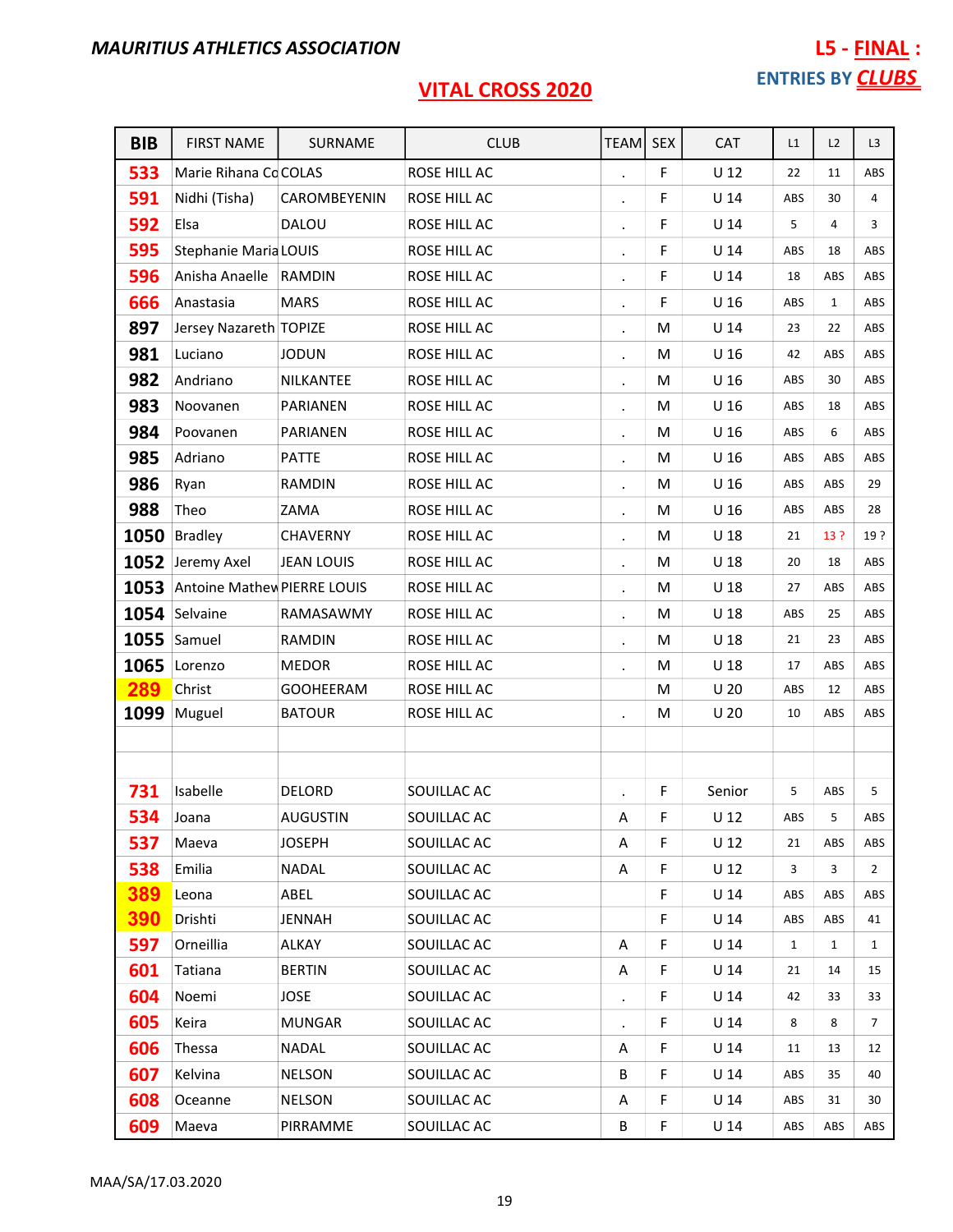# L5 - FINAL : ENTRIES BY **CLUBS**

| <b>BIB</b>  | <b>FIRST NAME</b> | SURNAME         | <b>CLUB</b>  | <b>TEAMI</b>   | <b>SEX</b> | <b>CAT</b>      | L1             | L2             | L3           |
|-------------|-------------------|-----------------|--------------|----------------|------------|-----------------|----------------|----------------|--------------|
| 610         | Trinity           | <b>POYNEE</b>   | SOUILLAC AC  | Α              | F          | $U$ 14          | 20             | 12             | ABS          |
| 615         | Lola              | <b>NADAL</b>    | SOUILLAC AC  |                | F          | U <sub>14</sub> | 23             | 19             | 10           |
| 616         | Jahmelia          | <b>BANIOUX</b>  | SOUILLAC AC  | Α              | F          | U <sub>14</sub> | ABS            | 28             | ABS          |
| 617         | Anshini           | <b>BOUDEUSE</b> | SOUILLAC AC  |                | F          | $U$ 14          | ABS            | ABS            | ABS          |
| 467         | Emilie            | <b>TELVAR</b>   | SOUILLAC AC  |                | F          | U <sub>16</sub> | ABS            | ABS            | ABS          |
| 668         | Stacy             | <b>APPADOO</b>  | SOUILLAC AC  |                | F          | U <sub>16</sub> | 30             | 12             | ABS          |
| 669         | Catelina          | <b>NANON</b>    | SOUILLAC AC  |                | F          | U <sub>16</sub> | ABS            | 10             | ABS          |
| 721         | Paquerette        | MALECO          | SOUILLAC AC  |                | F          | U <sub>20</sub> | ABS            | $\overline{7}$ | ABS          |
| 1172        | Daniel            | <b>TELVAR</b>   | SOUILLAC AC  |                | M          | Masters         | ABS            | 16             | ABS          |
| 1101 Josian |                   | MALECO          | SOUILLAC AC  | $\cdot$        | M          | Senior          | 20             | 18             | ABS          |
|             | 1137 Akshaye      | <b>BEENUND</b>  | SOUILLAC AC  |                | M          | Senior          | 21             | ABS            | ABS          |
| 805         | Edouardo          | <b>BRU</b>      | SOUILLAC AC  | Α              | M          | U <sub>12</sub> | 5              | 6              | 6            |
| 806         | Adriano           | <b>HELENE</b>   | SOUILLAC AC  | Α              | M          | U <sub>12</sub> | 3              | $\overline{2}$ | 3            |
| 807         | Noah              | <b>MAJOR</b>    | SOUILLAC AC  | Α              | M          | $U$ 12          | 28             | 24             | 22           |
| 808         | Amelia            | <b>PIERRE</b>   | SOUILLAC AC  | Α              | M          | U <sub>12</sub> | 39             | 47             | ABS          |
| 225         | Denzel            | <b>BERTIN</b>   | SOUILLAC AC  |                | M          | U <sub>14</sub> | ABS            | 62             | ABS          |
| 898         | Chritiano         | <b>ELEONORE</b> | SOUILLAC AC  | Α              | M          | $U$ 14          | 16             | 21             | 16           |
| 899         | David             | LOUISE          | SOUILLAC AC  | Α              | M          | U <sub>14</sub> | 47             | 53             | 44           |
| 900         | Louis Azael       | MALECO          | SOUILLAC AC  | Α              | M          | $U$ 14          | 32             | 31             | 29           |
| 901         | Ryan              | MALECO          | SOUILLAC AC  | Α              | M          | U <sub>14</sub> | $\overline{7}$ | $\overline{2}$ | 5            |
| 902         | Nhoe              | <b>REBET</b>    | SOUILLAC AC  | Α              | M          | U <sub>14</sub> | 26             | 10             | 10           |
| 903         | Joanito           | <b>ROUSSETY</b> | SOUILLAC AC  | Α              | M          | U <sub>14</sub> | 48             | ABS            | ABS          |
| 908         | Jahmel            | <b>REBET</b>    | SOUILLAC AC  | Α              | M          | U <sub>14</sub> | 24             | 17             | ABS          |
| 990         | Denovan           | PAUL            | SOUILLAC AC  |                | M          | U <sub>16</sub> | ABS            | 14             | ABS          |
| 1009        | Wistley           | <b>AGATHE</b>   | SOUILLAC AC  |                | M          | U <sub>16</sub> | ABS            | ABS            | ABS          |
|             | 266 Joevenson     | GASPARD         | SOUILLAC AC  |                | M          | U <sub>18</sub> | ABS            | ABS            | ABS          |
|             | 1056 Christopher  | <b>BONNAPEN</b> | SOUILLAC AC  | Α              | M          | U <sub>18</sub> | 5              | 4              | 3            |
|             | 1057 Juliano      | <b>HELENE</b>   | SOUILLAC AC  |                | M          | U <sub>18</sub> | 3              | 2              | ABS          |
| 1058 Hans   |                   | LABONNE         | SOUILLAC AC  | Α              | М          | U <sub>18</sub> | $\mathbf{1}$   | $\mathbf{1}$   | $\mathbf{1}$ |
|             | 1059 Jean Loic    | MALECO          | SOUILLAC AC  | A              | М          | U <sub>18</sub> | ABS            | ABS            | 4            |
|             | 1060 Dheerajsing  | <b>TUPSEY</b>   | SOUILLAC AC  | Α              | M          | U <sub>18</sub> | 6              | 6              | 8            |
|             | 1094 Sebastien    | <b>BONNAPEN</b> | SOUILLAC AC  |                | M          | U <sub>20</sub> | $\overline{2}$ | 2              | 2            |
|             |                   |                 |              |                |            |                 |                |                |              |
|             |                   |                 |              |                |            |                 |                |                |              |
| 539         | Stacey            | <b>RACOUTE</b>  | ST PIERRE AC | $\blacksquare$ | F          | $U$ 12          | ABS            | ABS            | ABS          |
| 1173        | Stephan           | <b>TOSSE</b>    | ST PIERRE AC |                | M          | Masters         | 18             | 26             | 16           |
| 809         | Kenwell           | <b>JOHN</b>     | ST PIERRE AC |                | м          | $U$ 12          | 27             | 30             | 19           |
| 810         | Mac Kenzy         | <b>JOHN</b>     | ST PIERRE AC |                | M          | U <sub>12</sub> | 21             | 25             | 13           |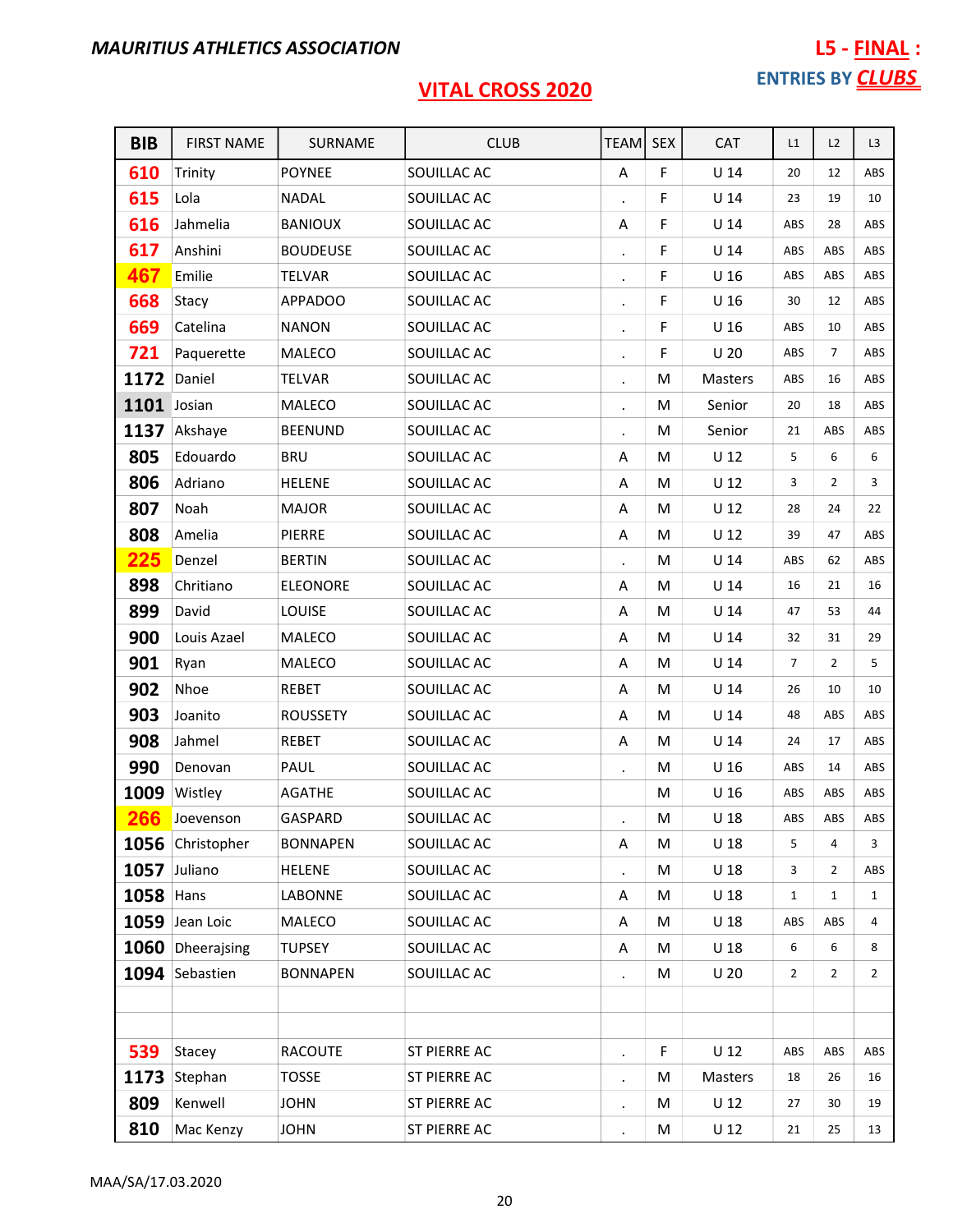| <b>BIB</b> | <b>FIRST NAME</b>        | SURNAME           | <b>CLUB</b>                          | <b>TEAM</b>          | <b>SEX</b> | CAT             | L1             | L2             | L <sub>3</sub> |
|------------|--------------------------|-------------------|--------------------------------------|----------------------|------------|-----------------|----------------|----------------|----------------|
| 991        | Dylan                    | <b>FINEAU</b>     | ST PIERRE AC                         |                      | M          | U <sub>16</sub> | ABS            | ABS            | ABS            |
|            |                          |                   |                                      |                      |            |                 |                |                |                |
|            |                          |                   |                                      |                      |            |                 |                |                |                |
| 611        | E.Chellewina             | MURACHPASAD       | <b>ST REMY AC</b>                    |                      | F          | U <sub>14</sub> | 24             | ABS            | ABS            |
| 670        | Cloe Mellia              | <b>BAZERQUE</b>   | ST REMY AC                           | $\blacksquare$       | F          | U <sub>16</sub> | ABS            | ABS            | ABS            |
| 671        | Camille Emmie            | JULIE             | ST REMY AC                           | $\bullet$            | F          | U <sub>16</sub> | 19             | ABS            | ABS            |
| 672        | Angelle                  | <b>MOOTIEN</b>    | ST REMY AC                           | $\bullet$            | F          | U <sub>16</sub> | 20             | 15             | ABS            |
| 673        | Anouska                  | VIEILLESSE        | ST REMY AC                           |                      | F          | U <sub>16</sub> | 22             | ABS            | ABS            |
| 1174       | Stephano                 | <b>LADOCILE</b>   | ST REMY AC                           | $\bullet$            | м          | Masters         | 20             | 25             | 11             |
| 1175       | Rajkumar                 | <b>MAUTHOOR</b>   | ST REMY AC                           | $\ddot{\phantom{0}}$ | M          | Masters         | 15             | 21             | ABS            |
| 1176       | Ramesh                   | <b>RAMCHURN</b>   | ST REMY AC                           | $\cdot$              | М          | <b>Masters</b>  | 22             | 28             | 23             |
| 904        | Lucas                    | <b>CROUCHE</b>    | ST REMY AC                           | $\bullet$            | M          | U 14            | $\overline{2}$ | 3              | $\overline{2}$ |
| 1197       | Loius Jamael Dai BANIAUX |                   | ST REMY AC                           |                      | M          | U <sub>14</sub> | ABS            | ABS            | ABS            |
| 237        | Ryan                     | <b>PYNDYGADOO</b> | <b>ST REMY AC</b>                    | $\blacksquare$       | M          | U <sub>16</sub> | ABS            | ABS            | ABS            |
| 978        | Mohammad                 | <b>MUNGLOO</b>    | ST REMY AC                           | Α                    | M          | U 16            | ABS            | 45             | ABS            |
| 992        | Louis Olivier Jos ANDRE  |                   | ST REMY AC                           | Α                    | M          | U <sub>16</sub> | 41             | ABS            | ABS            |
| 993        | <b>Fabio Gregory</b>     | <b>BONNEFEMME</b> | ST REMY AC                           | Α                    | M          | U <sub>16</sub> | 33             | ABS            | ABS            |
| 994        | Alexandre                | <b>DEVALET</b>    | <b>ST REMY AC</b>                    | A                    | M          | U <sub>16</sub> | 21             | 26             | ABS            |
| 995        | Miguel                   | <b>FENOUILLE</b>  | ST REMY AC                           | Α                    | M          | U <sub>16</sub> | 5              | 4              | ABS            |
| 996        | Poavin                   | <b>MATHOOR</b>    | ST REMY AC                           | A                    | M          | U <sub>16</sub> | 4              | ABS            | ABS            |
| 997        | Kashyap                  | RAMGOLAM          | ST REMY AC                           | A                    | M          | U <sub>16</sub> | 32             | ABS            | ABS            |
| 1067       | Jean Lucas Seba MELANIE  |                   | ST REMY AC                           |                      | M          | U <sub>18</sub> | 30             | ABS            | ABS            |
|            |                          |                   |                                      |                      |            |                 |                |                |                |
|            |                          |                   |                                      |                      |            |                 |                |                |                |
| 540        | Nora                     | SONEEA NAIKO      | STANLEY / TREFLES AC                 | $\ddot{\phantom{0}}$ | F          | $U$ 12          | 11             | ABS            | ABS            |
| 612        | Mathilda                 | <b>FELIX</b>      | STANLEY / TREFLES AC                 |                      | F          | $U$ 14          | 17             | ABS            | 24             |
| 613        | Ines Florence            | <b>NAIRAC</b>     | STANLEY / TREFLES AC                 |                      | F          | U <sub>14</sub> | ABS            | ABS            | ABS            |
| 470        | Louisiane                | HATTENBERGER      | STANLEY / TREFLES AC                 |                      | F          | U <sub>16</sub> | ABS            | ABS            | 15             |
| 674        | <b>Tessa Anne</b>        | <b>BELLE ROSE</b> | STANLEY / TREFLES AC                 | $\bullet$            | F          | U <sub>16</sub> | 8              | $\overline{7}$ | 12             |
| 675        | Sophie                   | <b>ELEONORE</b>   | STANLEY / TREFLES AC                 | $\blacksquare$       | F          | U <sub>16</sub> | 5              | ABS            | $\overline{7}$ |
| 676        | Sephora                  | <b>FELIX</b>      | STANLEY / TREFLES AC                 | $\blacksquare$       | F          | U <sub>16</sub> | $\overline{7}$ | ABS            | 10             |
| 705        | Cralie                   | <b>LOUISE</b>     | STANLEY / TREFLES AC                 | $\bullet$            | F          | U <sub>18</sub> | 6              | ABS            | ABS            |
| 905        | Remy                     | LAMUSSE           | STANLEY / TREFLES AC                 | $\bullet$            | М          | $U$ 14          | ABS            | ABS            | ABS            |
| 906        | Yanis                    | SONEAH NAIKO      | STANLEY / TREFLES AC                 | $\bullet$            | M          | $U$ 14          | 37             | ABS            | ABS            |
| 1001       | Marc Edmond N HENNEBERT  |                   | STANLEY / TREFLES AC                 | $\blacksquare$       | М          | U <sub>16</sub> | ABS            | ABS            | ABS            |
| 1002       | Quentin                  |                   | SINACOUTY NANTY STANLEY / TREFLES AC | $\ddot{\phantom{0}}$ | M          | U <sub>16</sub> | 18             | ABS            | 18             |
|            |                          |                   |                                      |                      |            |                 |                |                |                |
|            |                          |                   |                                      |                      |            |                 |                |                |                |